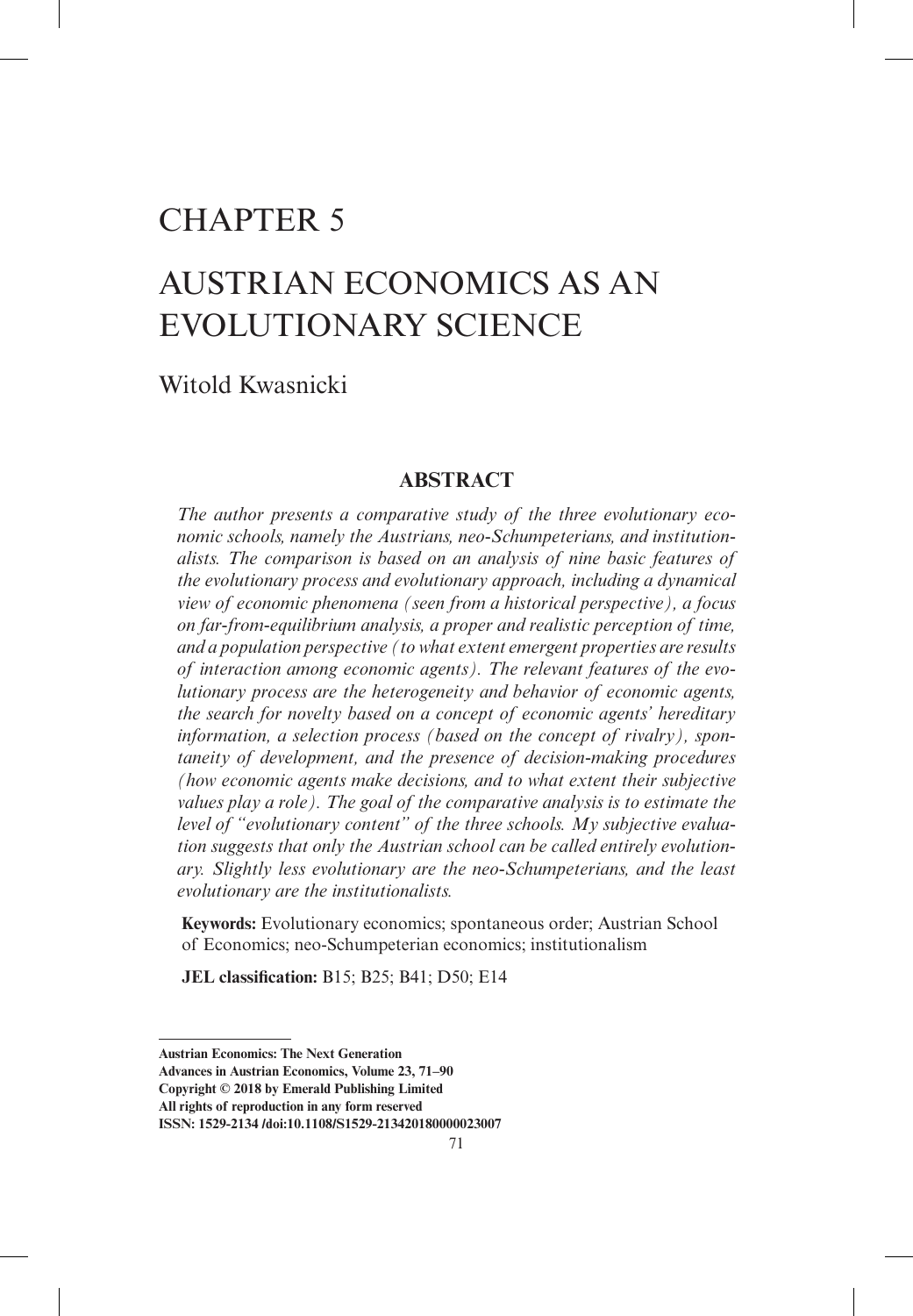The evolutionary approach to economic analysis is not a new one, but its significance and popularity substantially increased in recent decades. Besides proposing a new approach to economic analysis, evolutionary economics stipulates a new, humbler attitude of economists to controlling and predicting the course of the economic process. Friedrich A. Hayek (1960) wrote in *The Constitution of Liberty* (p. 4):

I want to make it quite clear here that the economist cannot claim special knowledge which qualifies him to co-ordinate the efforts of all the other specialists. What he may claim is that his professional occupation with the prevailing conflicts of aims has made him more aware than others of the fact that no human mind can comprehend all the knowledge which guides the actions of society and of the consequent need for an impersonal mechanism, not dependent on individual human judgments, which will co-ordinate the individual efforts.

Historical evidence, starting at least from the French Revolution (1789–1799), through the Bolshevik Revolution of 1917, to Pol Pot, and Khmer Rouge rule of Cambodia (1975–1979), clearly indicates the negative results of all attempts to design social order and to achieve predetermined social aims. Naturally, the social engineers devising all these attempts aim at improving human conditions and are full of goodwill. Facing all of civilization's problems and keeping in mind all the social experiences of the last two to three centuries, we see how little we know about social and economic reality. The words of Hayek (1988, p. 76) seem to convey that essential truth: "The curious task of economics is to demonstrate to men how little they really know about what they imagine they can design."

An orthodox economist, especially a neoclassical one, intends to discover laws of economic life and, using these laws, tries to manipulate human actions to achieve predetermined goals. Evolutionary researchers see themselves in the opposite role. In their opinion, it is more important to learn human motivations, human decision-making processes, and mechanisms governing the economic process to better understand economic agents' behavior (Hayek, 1988, p. 98; Mises, 1966, p. 878).

We can identify the three main modern evolutionary economic schools, namely the Austrians, neo-Schumpeterians, and institutionalists (see Fig. 1). The main aim of this article is to give evidence that only the Austrians fulfill the criteria to be called a truly evolutionary school. The arrows in Fig. 1 indicate the main influences of different authors and researchers. Contemporary evolutionary economics has its roots in biology (Charles Darwin, A. R. Wallace, and Jean-Baptiste Lamarck) as well as in the classical school of Adam Smith, David Hume, and Adam Ferguson. I stress the influences of the social sciences on the emergence of the Darwin/Wallace theory of biological evolution (these influences are indicated by the arrows from the great Scots [Smith, Hume, and Ferguson] and Thomas Malthus, Charles Babbage, and William Jones). The expression "evolutionary economics" is used in many, in some cases very different, approaches to economic analysis. In the most general understanding, it is used to emphasize the role of changes in economic processes, which indicates its opposition to economic analysis focused on static and equilibrium properties. In a narrow sense, it relates to economic analysis based on analogies and metaphors borrowed from the Darwin/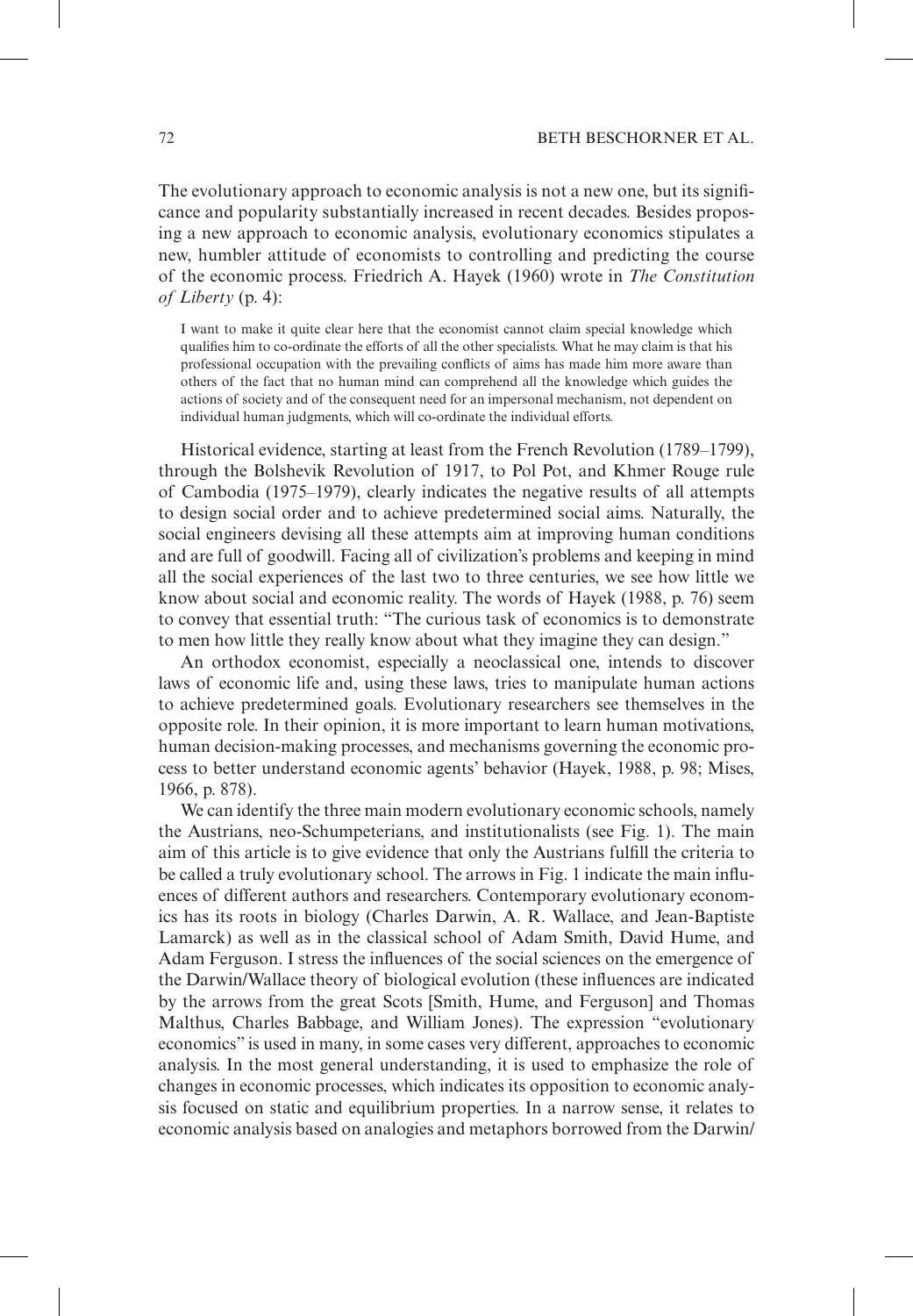

*Fig. 1.* Evolutionary Economics and Mutual Influences of Economics, Social Sciences, and Biology.

Wallace and Lamarck theories. As I said above, the label has frequently been used in recent decades by a few distinguished economic schools:

- Economists calling themselves neo-Schumpeterians. The school originated with Joseph Alois Schumpeter's work. By the term "evolutionary," they indicate the importance of long-term economic development, innovation, and the role of the entrepreneur. According to this school, the evolutionary process is a dynamical, historical one with macroeconomic characteristics resulting from microeconomic activity. A fundamental feature of the evolutionary economic process is the heterogeneity of behaviors. Selection and search for innovation are two primary mechanisms of development.
- Institutionalist theory, initiated by the work of Thorstein Veblen (which Veblen sometimes called post-Darwinian). Followers of Veblen and John Commons use the terms "evolutionary" and "institutional" interchangeably.
- The Austrian school. The work of the founders of this school, especially Carl Menger's theory of the formation of money and other social institutions, is truly evolutionary. Friedrich Hayek frequently used the adjective to describe his approach (particularly his approach to spontaneous order). Other Austrian economists (e.g., Friedrich von Wieser and Ludwig von Mises) have directly referred to the concept of evolution.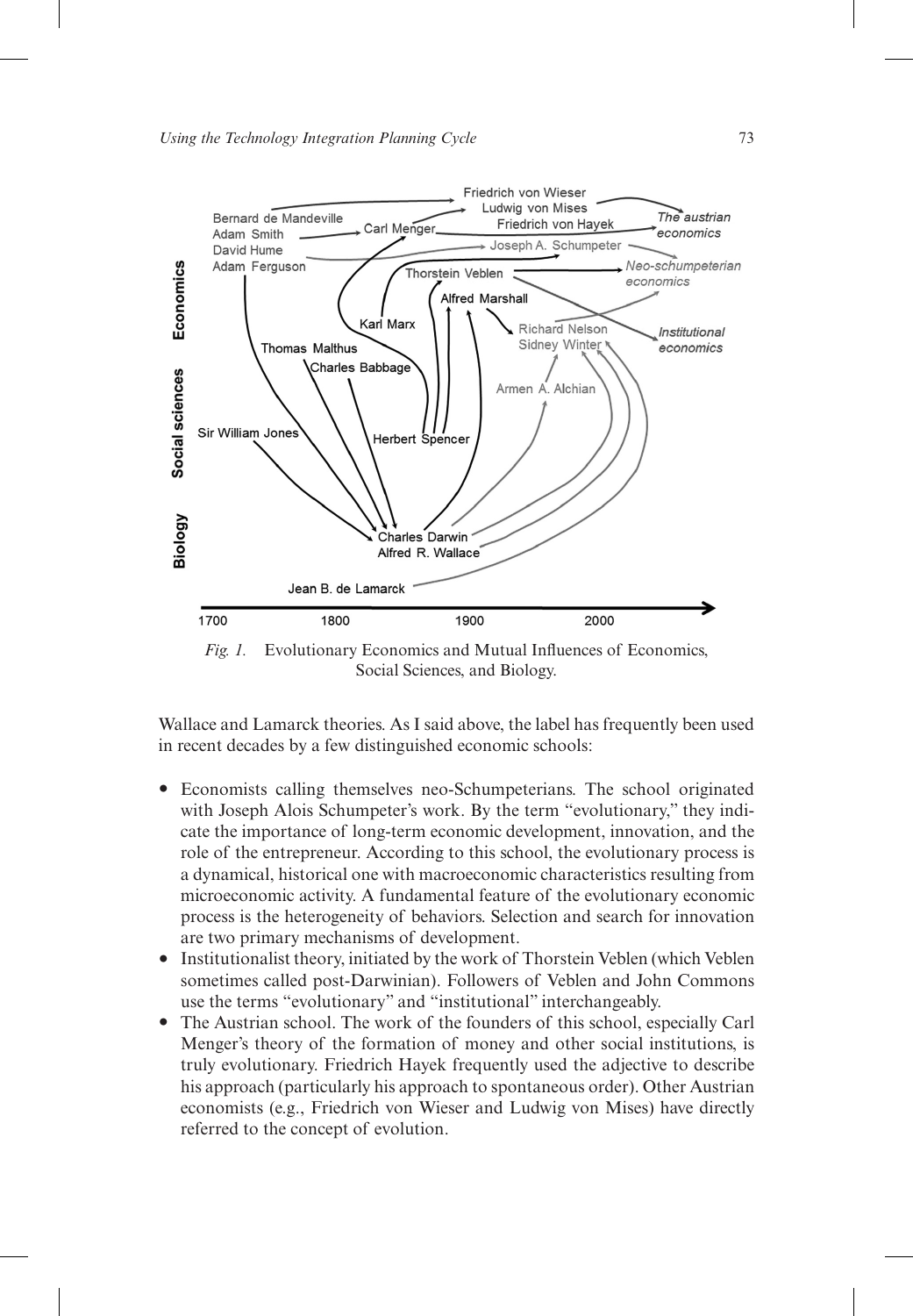• Many mathematical approaches used to describe economic phenomena, including chaos theory, computer simulations based on selection and replicator dynamics, genetic algorithms and genetic programming, and game theory.

Reviewing the literature, I frequently get the impression that the term "evolutionary economics" is used by many authors to describe essentially different approaches to the study of economic phenomena, with little correspondence to essential properties of evolutionary processes. Many authors use this term without explaining its meaning, assuming it is not necessary because everybody understands the term. This practice is not peculiar to economics but seems to be present even in biology. Jacques Monod, a well-known biologist of the twentieth century, said: "Another curious aspect of the theory of evolution is that everybody thinks that he understands it!" (quoted in Dawkins, 1976, p. 19).

A very general definition of what constitutes modern evolutionary economics can be found in the 2008 *New Palgrave Dictionary of Economics* (vol. II, pp. 67–68):

Evolutionary economics focuses on the processes that transform the economy from within… These processes emerge from the activities of agents with bounded rationality who learn from their own experience and that of others and who are capable of innovating.… The question in evolutionary economics is therefore not how, under varying conditions, economic resources are optimally allocated in equilibrium…. The questions are instead why and how knowledge, preferences, technology, and institutions change in the historical process, and what impact these changes have on the state of the economy at any point in time. (Witt, 2008)

That definition seems too general, allowing some approaches (mainly those focused chiefly on dynamical properties of the economy) to be unjustifiably called evolutionary. Some essential features of the evolutionary process are missing. Therefore, I would like to make the definition more operational. Hopefully, it will allow us to evaluate to what extent each approach to economic analysis is indeed evolutionary.

The first important feature of the evolutionary approach in economics is *the dynamical view* of economic phenomena, seen from a historical perspective. The dynamical view is closely related to the second feature, namely to focus on *farfrom-equilibrium analysis*. The dynamical perspective and far-from-equilibrium analysis ought to be coupled with a proper and realistic perception of *time*. The other feature that seems crucial for a school to be called evolutionary is a *population perspective* (to what extent emergent properties are results of interactions among economic agents). The population perspective is connected with the *heterogeneity of economic agents and their behavior*, the *search for novelty based on agents' hereditary information*, and a *selection process* that leads to a diversified set of products. Last, but not least, is the extent to which considerations are based on the concept of *spontaneity of development*. Evolutionary economic models incorporate *decision-making procedures* (i.e., how economic agents make decisions, and the importance of agents' subjective values ). These decision-making procedures are closely related to the problem of price setting (e.g., to what extent diversity of prices results from the abovementioned evolutionary factors).

Naturally, all the features are equally important, but it is worth commenting on spontaneity of development. In a most general understanding, spontaneity of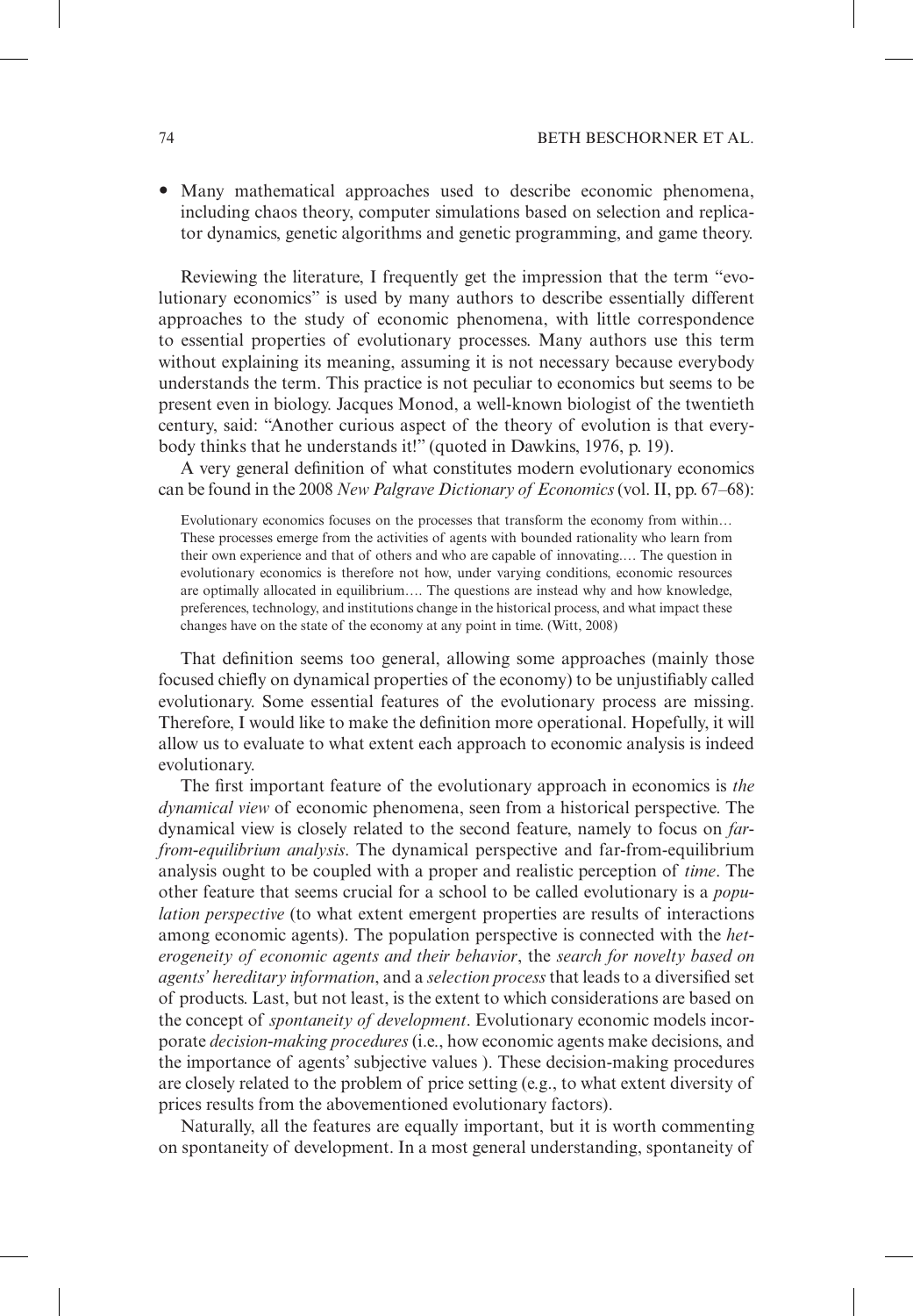development relates to the emergence of some properties, phenomena, and order due to interactions of economic agents, not the actions of any central institutions or groups of people. This idea has a long history, which can be called the Mandeville–Hume–Galiani–Smith–Ferguson–Menger–Leoni–Polanyi–Hayek tradition. The tradition starts with Bernard Mandeville's *Private Vices and Public Benefits*, followed by Ferdinando Galiani's idea of the supreme hand (*Della moneta*, 1751) and Smith's invisible hand. Hume describes the idea well: "The rules of morality … are not conclusions of our reason." Ferguson writes: "Nations stumble upon establishments, which are indeed the result of human action, but not the execution of any human design."

Two lesser-known scientists involved in the research on spontaneous order were Bruno Leoni and Michael Polanyi. Leoni (1961), contemplating the limitations of the planned social order, indicated that central decision-making bodies did not have the necessary knowledge to manage social systems. As a lawyer, he focused his attention on the formation of legal norms. He discussed law as an example of central control of an institution whose complexity goes beyond humans' cognitive ability. He pointed out that rather than constructing the law, it should be discovered within a polycentric system.

Polanyi (1948, 1951, 1958, 1966) developed the idea of itself-organizing structures. He made a distinction between corporate order and dynamic order. The corporate order is exogenous, which means relations among its elements are determined by external factors. In endogenous dynamic orders, the behavior of a given element depends on the behavior of other elements. Consequently, the regularity of a given order is the result of a process in which the elements of the system mutually adapt their behavior. Such an order is deprived of an overriding authority imposing its decisions on the system.1

Ulrich Witt (1994, p. 179) is entirely right in his opinion that

spontaneous order in the interactions of the members of society is something to which everyone contributes, from which everyone benefits, which everyone normally takes for granted, but which individuals rarely understand.

I have made a purely subjective evaluation of evolutionary features present in the three outlined schools. I have evaluated each of the nine discussed features using a scale from zero (no presence) to five (full presence). The maximal possible evaluation is thus 45 points. The overall evaluations are presented in Table 1. The sums of collected points are in parentheses beside the names of the schools (the first column). The most advanced school is the Austrians (43 points), with the neo-Schumpeterians collecting slightly fewer points (38). The institutionalists received around half of the maximum, namely 25 points.

#### **Neo-schumpeterians**

Joseph A. Schumpeter (1883–1950) was one of the first economists (besides Carl Menger) who formulated and presented relatively mature propositions of principles and goals of economic analysis in the evolutionary spirit. He did it in his *Theory of Economic Development* in 1912 and in later publications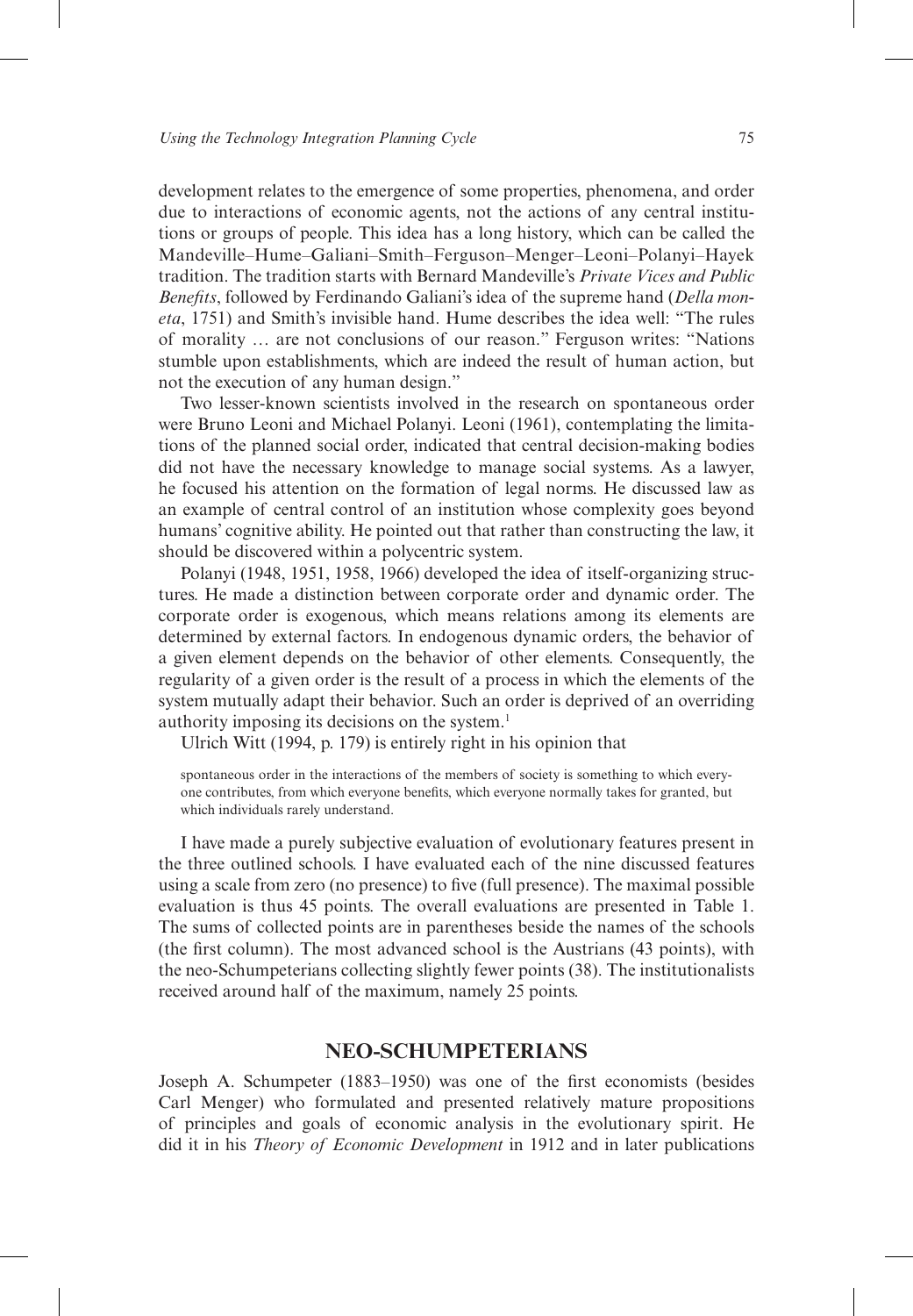|                             | Dynamical<br>Vision | Far-from-<br>Equilibrium<br>Analysis | Perception<br>of Time | Population<br>Perspective | Diversity      | Search for<br>Novelties<br>Hereditary<br>Information | Selection<br>Process | Spontaneity of<br>Development | Decision Making<br>Procedures |
|-----------------------------|---------------------|--------------------------------------|-----------------------|---------------------------|----------------|------------------------------------------------------|----------------------|-------------------------------|-------------------------------|
| Austrian<br>School $(43)$   | $\overline{4}$      | 5                                    |                       | 5                         | 5              | 4                                                    | 5                    |                               |                               |
| Neo-<br>Schumpeterians (38) |                     | 4                                    | 4                     |                           | $\overline{4}$ |                                                      |                      |                               | 4                             |
| Institutionalists<br>(25)   | 4                   | 3                                    | 2                     | 3                         | 4              | 3                                                    | 3                    |                               |                               |

*Table 1.* Overall Evaluation of the Three Evolutionary Schools in Economics (Each Feature Worth 0 to 5).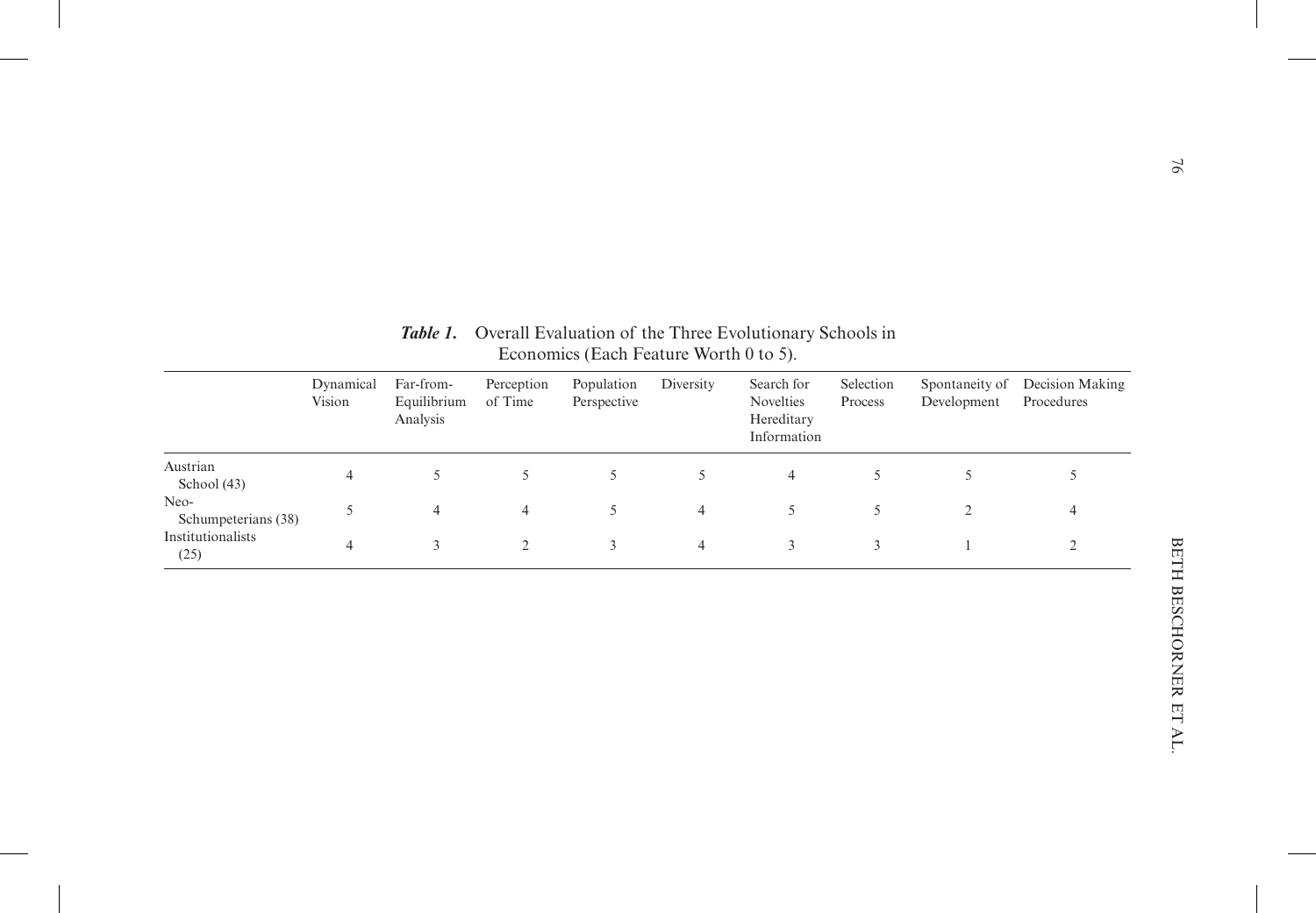(e.g., Schumpeter, 1928, 1935, 1939, 1942, 1947). Conventional marginalist theory, dominating at the beginning of the twentieth century, searched for the causes of development in factors exogenous to the economic process. One of the founders of that marginalist school, J. B. Clark (*The Distribution of Wealth*, 1894), treated population growth, changes in consumers' attitudes, and changes in production methods (emerging out of current, normal economic activity) as such exogenous factors. This view was challenged by Schumpeter, who correctly pointed out that the causes ought to be sought in the economic process itself. In his opinion, capitalism never can be in an equilibrium state and never can be treated as stationary. The essential element of Schumpeter's theory is the concept of recurring structural changes, what he called gales of creative destruction, followed by waves of expansion and rapid growth: "Evolution is lopsided, discontinuous, disharmonious by nature … evolution is a disturbance of existing structures and more like a series of explosions than a gentle, though incessant, transformation" (Schumpeter, 1939, vol. 1, p. 102). Persons responsible for those gales of creative destructions are pioneering entrepreneurs introducing radical innovations. Entrepreneurs search for new products and combinations of factors (innovations, in Schumpeter's understanding) to gain higher profit. Entrepreneurs' profit flows from what Schumpeter called temporary monopoly position. Profit emerges during economic growth – in other words, in a dynamic economy. In Schumpeter's opinion, profit is not always the primary motivation for entrepreneurs. Frequently, such motivation comes from entrepreneurs' drive for artistic creation, as an outlet for their temperament, or from a wish to show what is possible by acting in novel ways.

Schumpeter was so convinced of the evolutionary character of the capitalistic economy that in 1942 he wrote:

The essential point to grasp is that in dealing with capitalism we are dealing with an evolutionary process. It may seem strange that anyone can fail to see so obvious a fact which moreover was long ago emphasized by Karl Marx. (p. 82)

Nevertheless, Schumpeter's understanding of the word "evolutionary" is slightly different from that of Darwin or Lamarck. Economic development, like all evolutionary processes, is a historical one in which future development is determined by past changes as well as by current changes:

Every concrete process of development finally rests upon preceding development. … Every process of development creates the prerequisites for the following. Thereby the form of the latter is altered, and things will turn out differently from what they would have been if every concrete phase of development had been compelled first to create its own conditions. (Schumpeter, 1934, p. 64)

Innovations in the economic process, like mutations in biological evolution, are an essential element of development. In 1939, he wrote that economic evolution is equivalent to "changes in the economic process brought about by innovation, together with all their effects, and the responses to them by economic system" (Schumpeter, 1939, vol. 1, p. 86). In Schumpeter's (1942) opinion, those changes

illustrate the same process of industrial mutation – if I may use that biological term – that incessantly revolutionizes the economic structure from *within*, incessantly destroying the old one, creating a new one. This process of Creative Destruction is the essential fact about capitalism.  $(p. 84)^2$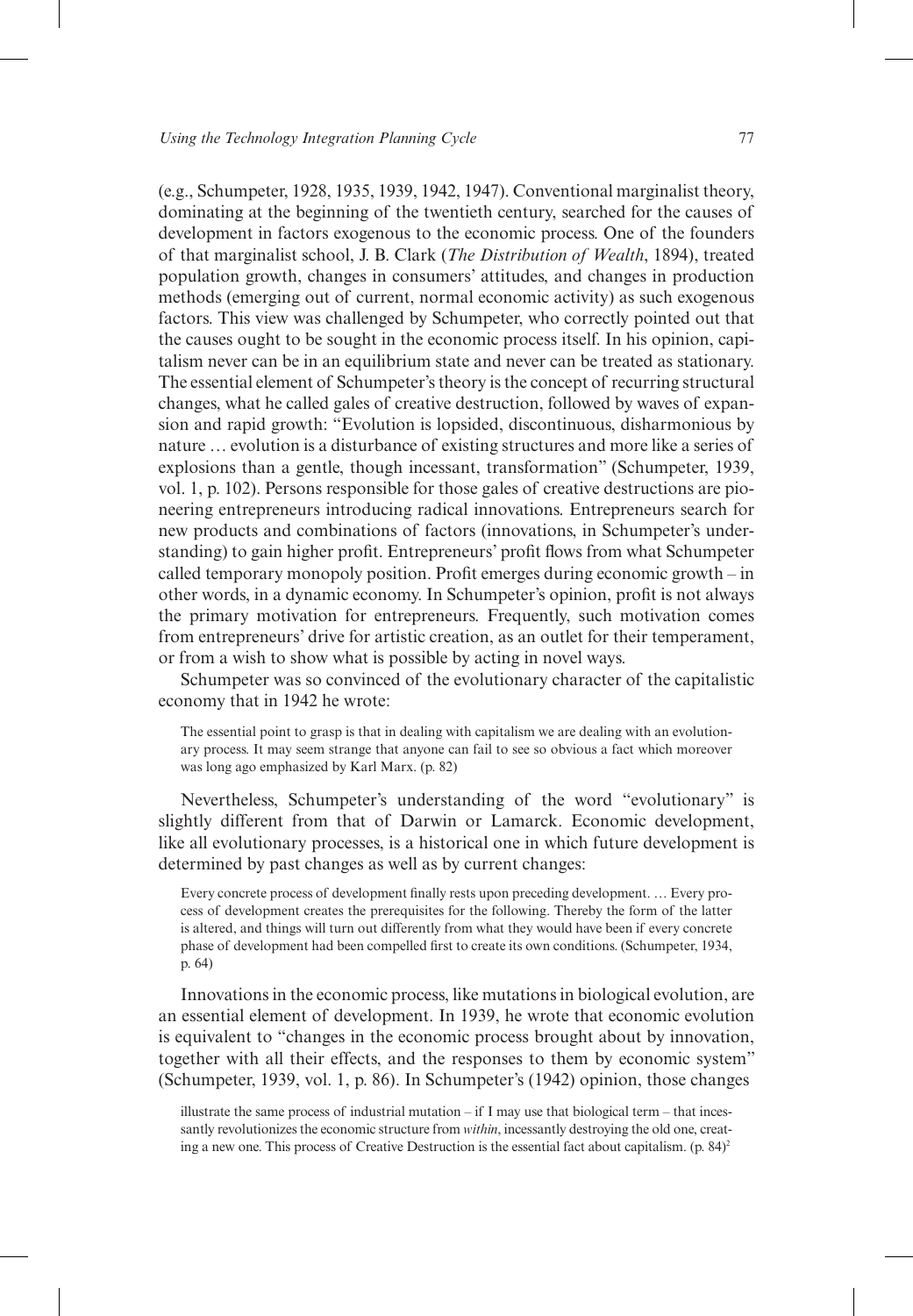The notion that economic changes come "from within," not exogenously to the economic process, seems to be one of the most important contributions of Schumpeter's theory. This notion shaped the future development of the evolutionary approach to economic analysis. Schumpeter's vision leads to a diminished role for analysis of the economic process in a state of equilibrium and instead treats analysis of states far from equilibrium and of transitions as much more important. Schumpeter's approach to economic analysis stresses qualitative changes as much more critical than quantitative ones, although it is tough to encompass them in mathematical models or any other formal approach. Qualitative differences and generation of economic diversity are central from a long-term perspective on economic change. Therefore, for Schumpeter ([1912] 1934), the most interesting kind of change is one

which so displaces its equilibrium point that the new one cannot be reached from the old one by infinitesimal steps. Add successively as many mail coaches as you please, you will never get a railway thereby. (p. 64)

Schumpeter pointed out an essential feature of the capitalistic economy, a feature common to all evolutionary processes: progress strongly depends on diversity, which is the primary source of innovation and can be called an evolutionary engine. Diversity leads systems to diminish in current performance. Therefore, from a short-term perspective, it is disadvantageous. But it is beneficial from a long-term perspective. As Schumpeter wrote (1942, p. 83):

A system … that at every point in time fully utilizes its possibilities to its best advantage may yet in the long run be inferior to a system that does so at no given point in time, because the latter's failure to do so may be a condition for a level or speed of long-run performance.

Schumpeter is considered one of the founders of the evolutionary approach to economic analysis, and his works have been read in such a way in recent decades. Nevertheless, and paradoxically, Schumpeter, commenting on the possibility of using biological analogies to analyze economic phenomena, wrote that "no appeal to biology would be of the slightest use" (Schumpeter, 1954, p. 789).

One feature of capitalist systems is their relatively high product diversity. Chamberlain ([1933] 1962; see also Robinson, 1933) proposed a model of monopolistic competition. Although Chamberlain's model was rooted in the neoclassical paradigm, it included an evolutionary element, namely it focused on the importance of product diversity. Despite its dynamical features, Chamberlain's model is not based on evolutionary foundations. Armen A. Alchian, almost two decades later, was the first to formulate such a model. Alchian searched for a way to replace the neoclassical maximization principle with the biological concept of natural selection. The possibility of using natural selection to describe firms' behavior was discussed by Alchian in 1950 and by Penrose two years later (Alchian, 1950; Penrose, 1952). As Alchian argued, competition is not described by the motive of profit maximization but by "adaptive, imitative, and trial-anderror behaviour in search for profit," and therefore "those who realize *positive profit* are the survivors; those who suffer losses disappear." Alchian's vision is concordant with the Darwinian proposition (Alchian, 1950, pp. 211–13). His work was the first significant step toward building mathematical models of economic development based on evolutionary metaphors. In one place, he stated that "the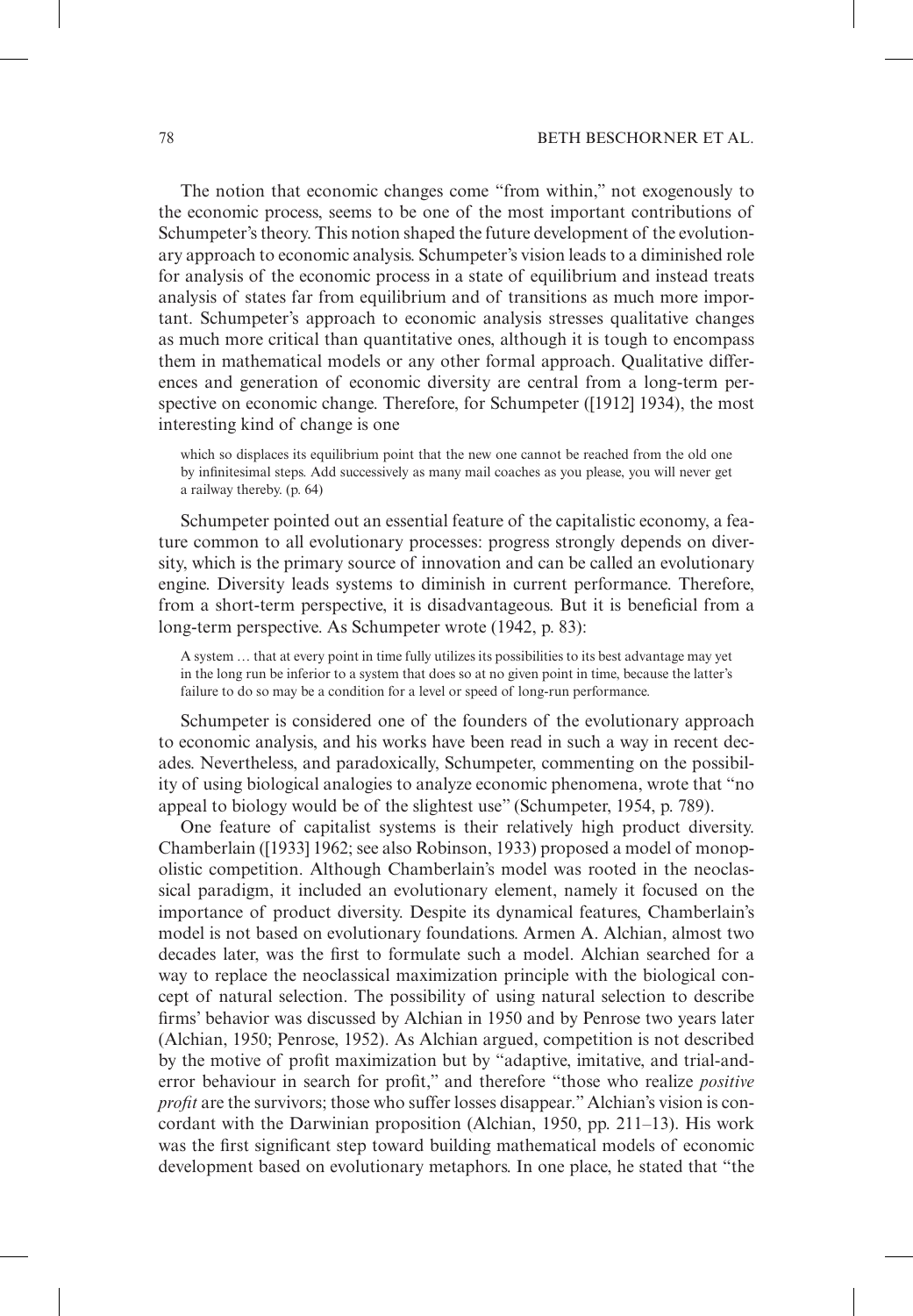economic counterparts of genetic heredity, mutations, and natural selection are imitation, innovation, and positive profits" (Alchian, 1950, p. 220).

The proposition of Alchian and Penrose was developed, and rooted in the evolutionary paradigm, by Richard Nelson and Sidney Winter in their numerous articles and books (e.g., Nelson, 1968; Nelson & Winter, 1973, 1977, 1980, 1982; Winter 1964, 1971). Nelson and Winter's primary interest was competing firms searching for innovation. During its development, each firm bases its behavior in its distinct environment on "routines," where a routine is "a pattern of behavior that is followed repeatedly, but is subject to change if conditions change" (Winter, 1964, p. 264). Routines encompass

technical routines for producing things … procedures of hiring and firing, ordering new inventory, stepping up production of items in high demand, policies regarding investment, research and development, advertising, business strategies about product diversification and overseas investment. (Nelson & Winter, 1982, p. 14)

Searching for innovations and ways of proceeding with research is, to some extent, also governed by routines. In fact, "routines govern choices as well as describe methods, and reflect the facts of management practice and organizational sociology as well as those of technology" (Winter, 1964). Each firm searches for new routines and a new combination of routines to improve its status compared to its competitors. In contrast to the neoclassical approach, firms in Nelson and Winter's model do not optimize their behavior.

Nelson and Winter's work was continued and extended by numerous researchers working to apply the Darwinian notions of selection and mutation to economic processes (Dosi, 1983; Freeman, 1990; Haag, Weidlich, & Mensch, 1987; Kleinknecht, 1987; Silverberg, 1987; Verspagen, 1993) or searching for evolutionary mechanisms acting at the industry and firm levels. Researchers also sought to understand the influence of technological and organizational innovations on aggregate characteristics of economic activity; the behavior of industries and firms under the pressure of technological and price competition; and the diversity of economic agents, routines, and institutions (Gowdy, 1985; Iwai, 1984a, 1984b; Kwasnicki, 1994/1996; Kwasnicka & Kwasnicki, 1992).

To make the above outline more adequate, it is necessary to mention some other streams of modern economic analysis related in some sense to the evolutionary paradigm, namely the behaviorists (among them Herbert Simon, Richard M. Cyert, and James G. March) and managerialists (e.g., W. J. Baumol and Oliver E. Williamson). Nicholas Kaldor's research showed that a market is never balanced in Walras's sense (e.g., his *Economics without Equilibrium* [1985]). Businesspeople know and take into account this qualitative fact in their activity, introducing innovations and fulfilling orders. Despite theoretical postulates, in practice we do not observe any tendency to price uniformity (movement toward the equilibrium price) – quite the contrary. Through introducing innovations, and in responding to ongoing changes in the market, economic agents contribute to the emergence of a high diversity of prices. Industrial development is a historical process in which cumulative causation plays a significant role.

In the theory of the firm by Coase (1937), Penrose (1959), Cyert and March (1963), and Simon (1955, 1988), the basic notion is that firms' knowledge is far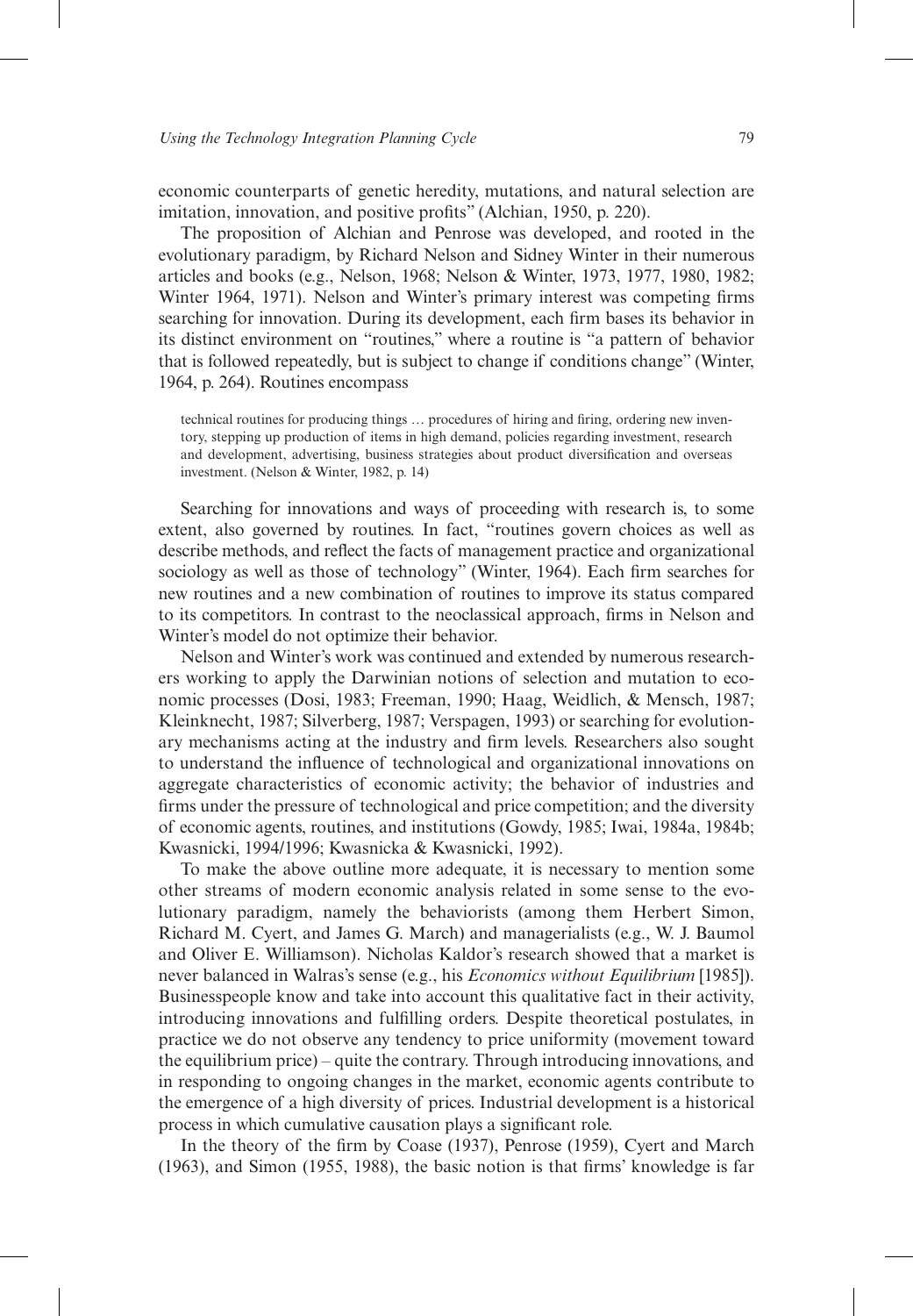from complete and everlasting. Firms cannot be called *maximizers*. They aim to satisfy some general behavioral criteria, and therefore it is better to call them *satisficers* (as Herbert Simon proposed). Humans are not fully rational; reality is too complicated to take into account all the influences, constraints, and prerequisites that make optimization possible. Human action and firms' behavior are governed by rules worked out during lengthy processes of human development and firm growth. Therefore, Herbert Simon worked out the concept of *bounded rationality*. A similar opinion was expressed by Cyert and March (1963), who also argued that firms might not have clear and precise criteria to act appropriately. In most cases, those criteria exist in verbal form only, not as any set of well-defined equations.

#### **Institutionalists**

Thorstein Veblen (1857–1929) was an economist at the end of the nineteenth century who also declared the necessity of an evolutionary approach to economic analysis. In his famous article of 1898, he asked the titular question, "Why is economics not an evolutionary science?" It is a vital and fundamental question, but he did not give a full answer. Like Alfred Marshall (1925), Veblen did not propose a cohesive research program based on the evolutionary paradigm. In the Veblenian tradition, the adjective "evolutionary" was used in the next decades by institutionalists to describe a particular kind of development based on the selection principle, but without the detailed precision of evolutionary biologists after Darwin. Veblen, like Marshall, saw in biology a source of fertile metaphors for better understanding economic and social processes, especially those of technological change in a capitalist economy. His position differs from Marshall's in paying more attention to dynamics and less to static analysis and analysis of economic equilibrium (the neoclassical concepts of equilibrium and static analysis were borrowed from physics, especially from classical mechanics). Veblen said, "The question is not how things stabilize themselves in a 'static state', but how they endlessly grow and change" (Veblen, 1934, p. 8). What he considered important was to better understand economic development and technological change. He wrote in 1898,

An evolutionary economics must be a theory of a process of cultural growth as determined by the economic interest, a theory of a cumulative sequence of economic institutions stated in terms of the process itself. (Veblen, 1919, p. 77)

Veblen studied deeply biology, psychology, philosophy, and the social sciences. In many articles, he demonstrated his knowledge of Darwinism, Mendelian genetics, and Hugo de Vries's theory of mutation. Using his biological knowledge and the philosophical ideas of Charles Sanders Peirce and William James, Veblen attempted to build an evolutionary theory of socioeconomic development. He assumed customs of thought-dominate human behavior. Veblen tried to find causes of the origin and development of those customs. Under the influence of the theory of instincts presented by Spencer in *Principles of Psychology* (1855) and the ideas of McDougall presented in *Introduction to Social Psychology* (1908), Veblen postulated that the roots of these customs lie in human instincts. The emergence of mental customs results from people's evolutionary adaptation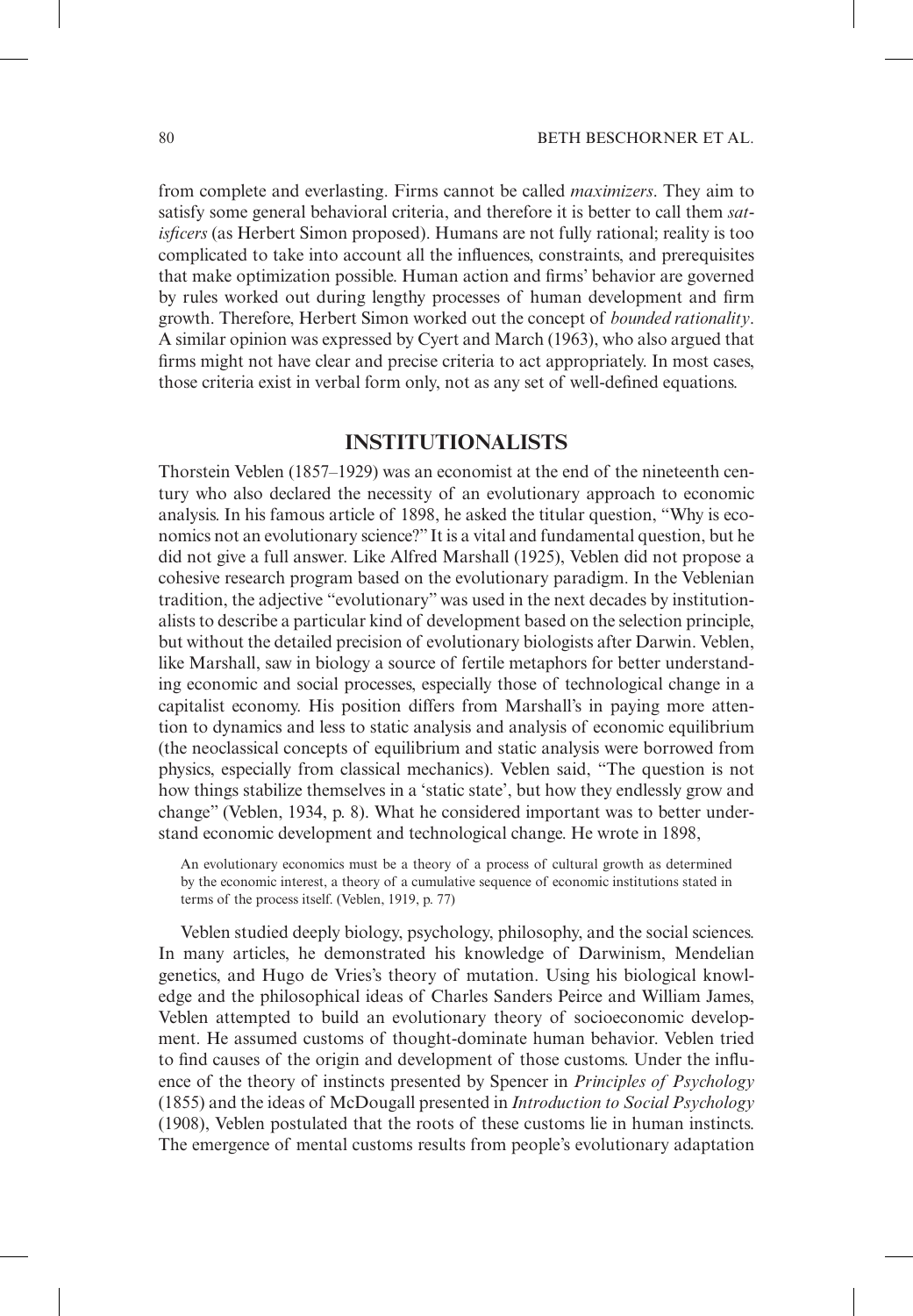to the continuously changing environment in which they live. Cultural changes, everyday experiences, and technological changes shape these mental customs. Still, Veblen's approach neglected to explain how these mental customs become the hereditary element of human nature. From his notion of instinct, he was only a step away from working out his concept of an institution. In the opinion of Veblen (1919, p. 241),

Institutions are an outgrowth of habit. The growth of culture is a cumulative sequence of habituation, and the ways and means of it are the habitual response of human nature to exigencies that vary incontinently, cumulatively, but with something of a consistent sequence in the cumulative variations that so go forward.

Veblen saw analogies between institutions and genes. He interpreted socioeconomic development with the concepts of Darwinian selection (Veblen, 1899, p. 188)

Thorstein Veblen did not go further than a verbal description of socioeconomic development. There are a few reasons for the limited further development of biological economics in the first decades of the twentieth century. Biological evolution was still a young science, still defining itself. Although Darwin's ideas influenced the work of social researchers significantly, all those influences were visible at the level of concepts, not at the level of formal, methodologically consistent, and valid models of socioeconomic phenomena. The research was focused on classification problems and qualitative description. One of the favored themes of that period was competition as the basic force controlling economic processes. The competition was treated as a force analogous to Newtonian gravitation, allowing the economy to reach equilibrium, not as a selective force in the Darwinian sense. All these economic considerations missed almost wholly the problems of technological change. Diversity of products and processes, a diversity observed in everyday economic life, is caused by technological change. Up to the 1950s, all considerations of the economic process from the evolutionary perspective were confined to verbal description.

Veblen's work was continued by the next generations of institutionalists, among them those associated with new institutional economics (e.g., Williamson, 1975) and those broadly associated with the viewpoints of Ronald Coase, Douglass North, Mancur Olson, and Richard Posner. A revival of the "old institutionalists" in the style of Thorstein Veblen, Wesley Mitchell, John Commons, and Clarence Ayres came at the end of the 1970s and beginning of the 1980s (e.g., John Kenneth Galbraith; Marc Tool, 1979).

The great work of putting institutionalism back into the context of evolutionary economics was done by Geoffrey Hodgson (1993; Hodgson, Warren, Samules, & Tool, 1994, 1995, 1998).

#### **The Austrians**

At the end of the nineteenth century, some economists declared unequivocally and explicitly the need for an evolutionary approach to economic analysis. Paradoxically, they did so during the same period when Stanley Jevons and Leon Walras founded neoclassical economics, the basic principles of which were rooted in the mechanistic paradigm.3 Carl Menger (1840–1921) was one of a few evolutionary economists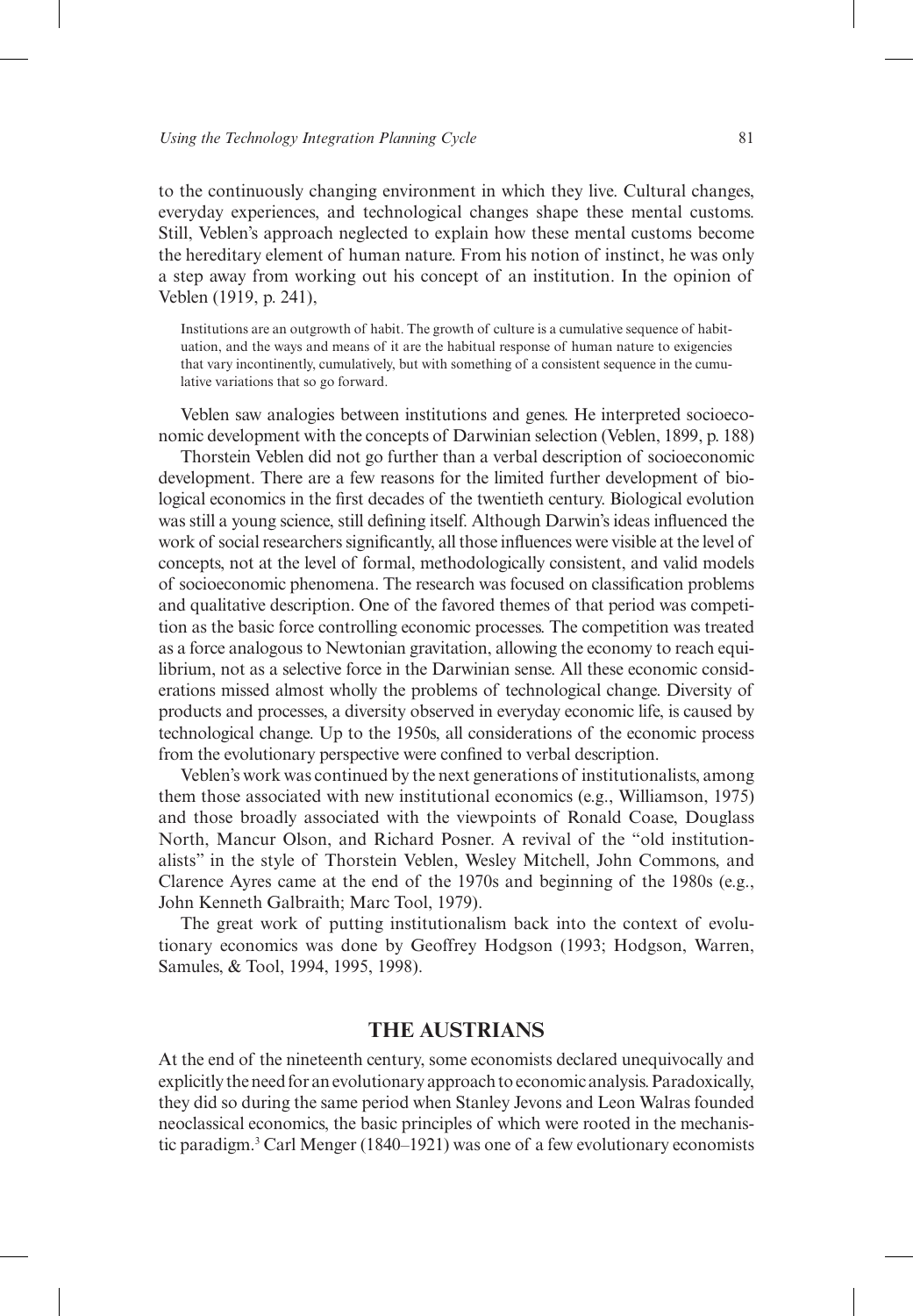of this period. Similarly to what the great Scots had done a hundred years earlier, he used such phenomena as language, customs, morality, and common law as examples to show that regularities in the development of human societies are the outcome of individual decisions and actions of all members of society. Menger ([1871] 2004) understood money as a pragmatic, "organic" social institution, similar to language or common law. In his understanding, "organic" means being the spontaneous product of human activity, not the result of any rational project or design. We find Menger's (2004) suggestion of an evolutionary process leading to the emergence of money in his *Principles of Economics* of 1871:

The origin of money … is entirely natural.… Money is not an invention of the state. It is not the product of legislative act. Even the sanction of political authority is not necessary for its existence. Certain commodities came to be money quite naturally, as the result of economic relationships that were independent of the power of the state. (pp. 261–62)

Money is the unintended outcome of individual cooperation and personal choices (Menger, 1950, p. 260).

In 1883, he published *Investigations into the Method of the Social Sciences with Special Reference to Economics* (*Untersuchungen über die Methode der Socialwissenschaften und der politischen Oekonomie insbesondere*). He suggested that goods selected to be money were those "the most easily transported, the most durable, the most easily divisible" ([1883] 1985, p. 154). Money originates as the result of selection. Because it is selection at the level of customs, agreements, and conventions, it can be debated to what extent it is natural selection. It is interesting that Menger ([1883] 1985) uses the term "genetically" in his considerations, arguing that each economic theory

has primarily the task of teaching us to understand the concrete phenomena of the real world as exemplifications of a certain regularity in the succession of phenomena, i.e., genetically.… *This genetic element is inseparable from the idea of theoretical science.* (p. 94)

In Menger's understanding, genetic means causal. As Menger ([1883] 1985, p. 130) observes, spontaneous development is present in the evolution of a broad spectrum of human institutions:

Natural organisms almost without exception exhibit, when closely observed, a really admirable functionality of all parts with respect to the whole, a functionality which is not, however, the result of human *calculation,* but of a *natural* process.… But with closer consideration they still do not prove to be the result of an *intention aimed at this purpose,* i.e., the result of an agreement of members of society or of positive legislation. They, too, present themselves to us rather as "natural" products (in a certain sense), as *unintended results of historical development*.

Friedrich von Wieser (1851–1926) followed Menger's idea of individualistic and spontaneous emergence of social institutions. However, Wieser pointed out that old institutions act as a restraint and that people make decisions in an institutional context. As Wieser (1927) wrote,

Indeed, the mass never acts with a clear consciousness of aim. It is not teleological. Rather it follows the path of success opened by the leaders without measuring its operation.… Men always act with diverse emotions.… The much-quoted phrase 'the good is the enemy of the better' holds especially for social institutions and their historical power. The individual is helpless against the historical force of old institutions. He must take them as he finds them. (pp. 165–66)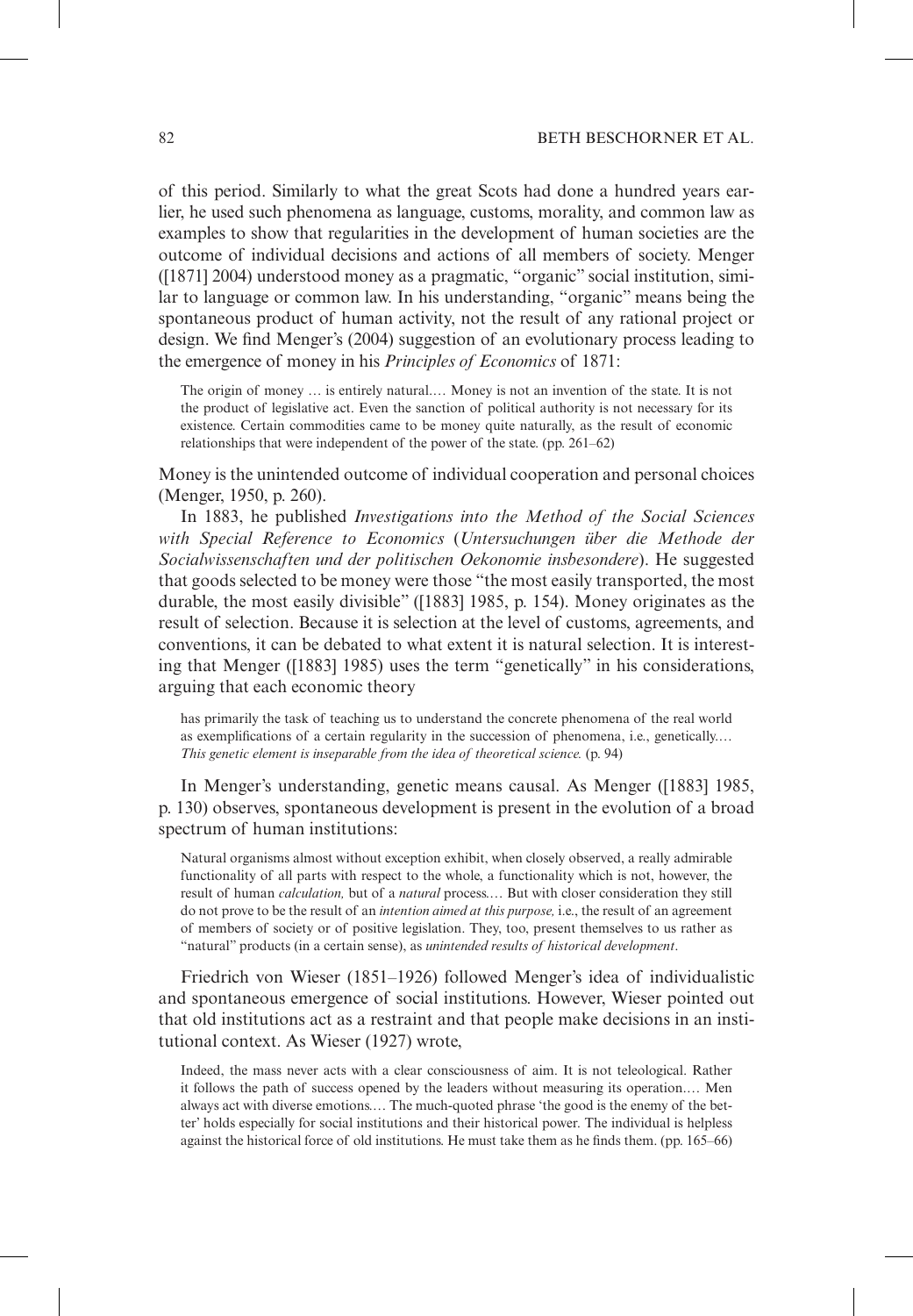Wieser proposed a genuinely evolutionary concept of competition as a rivalrous process, contrasting it with a static perception of competition (Wieser, 1927, pp. 210–211). In his understanding, competition

is a condition in which a number of persons in rivalry with one another pursue identical aims of supply and demand. By deflection of its meaning, the term may also be made to stand for this rivalry in trade itself. (Wieser, 1927, p. 174)

Rivalrous competition is fundamental to a proper understanding of the market economy.

In *Social Economics* as well as in his previous work *Natural Value*, Wieser discussed the relationship between natural value and the objective theory of value. For him, natural value "arises from the social relation between amount of goods and utility" (Wieser [1889] 1893, p. 60). Natural value

is one element in the formation of exchange value. It does not, however, enter simply and thoroughly into exchange value. On the one side*,* it is disturbed by human imperfection*,* by error*,* fraud, force*,* chance; and on the other*,* by the present order of society, by the existence of private property, and by the differences between rich and poor. (pp. 61–62)

In his last work, *The Law of Power* (1926), Wieser combined economic analysis and sociology in his interpretation of the role of institutions. It seems that at least partly he put aside his liberal ideas and stood much closer to Schumpeter's ideas than to Menger's. He develops his original concept of the institution, in which power and social stratification play a leading role in the formation and evolution of institutions.

Ludwig von Mises in *Human Action* commented under the heading "Current Misinterpretations of Modern Natural Science, Especially of Darwinism" (Mises [1949] 1966, p. 174) that "the notion of the struggle for existence as Darwin borrowed it from Malthus and applied it in his theory, is to be understood in a metaphorical sense" (p. 176). In the vein of Carl Menger, Mises ([1949] 1966) wrote that

the evolution of reason, language, and cooperation is the outcome of the same process; they were inseparably and necessarily linked together. But this process took place in individuals. It consisted in changes in the behavior of individuals. There is no other substance in which it occurred than the individuals. (p. 43)

Mises paid special attention to the emergence of cooperation and the division of labor (Mises [1949] 1966, p. 145).

Frequently in *Human Action* Mises pointed out that human institutions are products of evolutionary mechanisms:

"Conscious and purposeful cooperation is the outcome of a long evolutionary process" (p. 194).

The market economy is a man-made mode of acting under the division of labor.… The market economy is the product of a long evolutionary process. It is the outcome of man's endeavors to adjust his action in the best possible way to the given conditions of his environment that he cannot alter. It is the strategy, as it were, by the application of which man has triumphantly progressed from savagery to civilization. (p. 265)

"Property rights as they are circumscribed by laws and protected by courts and the police, are the outgrowth of an age-long evolution" (p. 654).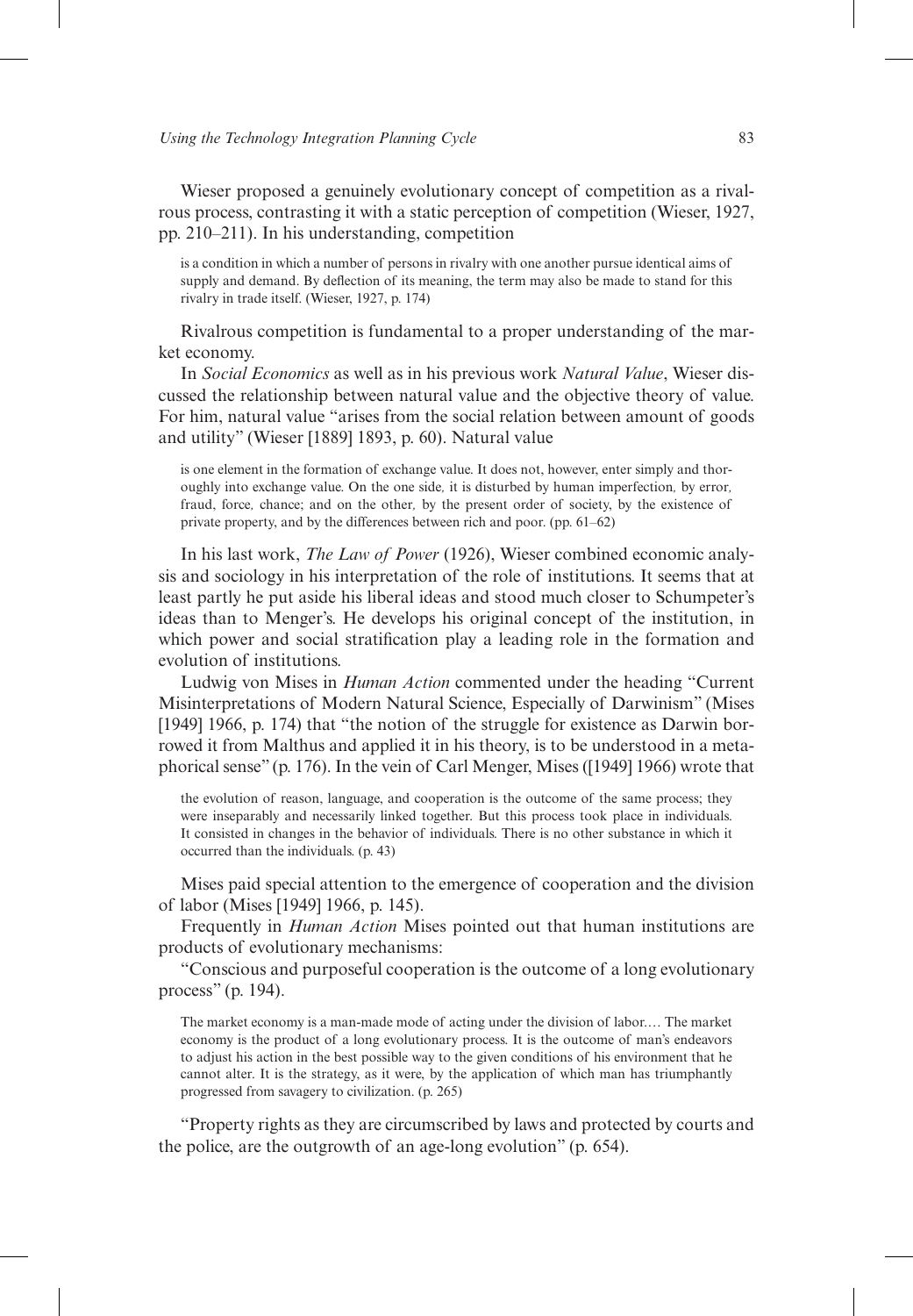Mises referred to evolution, spontaneous order, and Darwinism in *Theory and History* (1957). In his opinion, "the keystone of Western civilization is the sphere of spontaneous action it secures to the individual" (Mises [1957] 1985, p. 374). Mises saw evolution in the broader context of biological and cultural development. He wrote that "the evolution of society and that of civilization were not two distinct processes but one and the same process" (Mises [1957] 1985, p. 252).

However, Mises ([1957] 1985) saw essential differences between biological and social evolution:

The biological evolution that resulted in the emergence of the structure–function systems of plant and animal bodies was a purely physiological process in which no trace of a conscious activity on the part of the cells can be discovered. On the other hand, human society is an intellectual and spiritual phenomenon. In cooperating with their fellows, individuals do not divest themselves of their individuality.… Men have ideas and seek chosen ends, while the cells and organs of the body lack such autonomy. (p. 253)

Friedrich A. Hayek (1899–1992) was one of the followers of Menger's and Wieser's ideas. Hayek frequently used the expression "evolutionary approach," especially concerning "the evolution of systems of rules of conduct."4 He wrote: "The evolutionary selection of different rules of individual conduct operates through the viability of the order it will produce," and the

*transmission* of rules of conduct takes place *from individual to individual*, the natural *selection* of rules will operate on the basis of greater or lesser efficiency of *resulting order of the group*. (Hayek, 1967, pp. 67–68)

We find direct references to evolutionary biology in his essay on Bernard Mandeville (Hayek, 1978, p. 265). He similarly incorporates evolutionary concepts in his analysis of socioeconomic process in his three-volume work *Law, Legislation and Liberty* (Hayek, 1982, vol. 1, pp. 9, 23–24, 152–53, vol. 3, pp. 154–59, 199–202). However, the fullest expression of his evolutionary view is seen in his latest works – for example, *The Fatal Conceit* (1988, pp. 8–9, 11–28, 147). Hayek postulated the existence of a second basic mechanism of social evolution, which is complementary to selection, namely a mechanism for generating new solutions. Institutions and practices that had "been adopted for other reasons, or even purely accidentally, were preserved because they enable the group in which they had arisen to prevail over others" (Hayek, 1982, vol. 1. p. 9).

In 1952, Hayek published the not-so-well-known book *The Sensory Order*, which he thought to be of considerable importance. He seems to have been right, because the ideas presented in that book shaped all of his economic ideas, among them ideas related to the evolutionary approach to economic analysis. Steven Horwitz (2000) is entirely right in seeing that work as a way (to borrow from his title) "from the sensory order to the liberal order." Horwitz (2000) writes at the end of his paper that

Hayek's thought will have come to fruition when the social sciences abandon rationalist and constructivist explanations of social phenomena in favor of ones that recognize the roles of tacit and contextual knowledge, institutional evolution, and spontaneous order. Such an approach would dramatically improve our understanding and appreciation of the liberal order, and must begin with a better understanding of the human mind. Hayek's *The Sensory Order* provides just such a beginning.<sup>5</sup>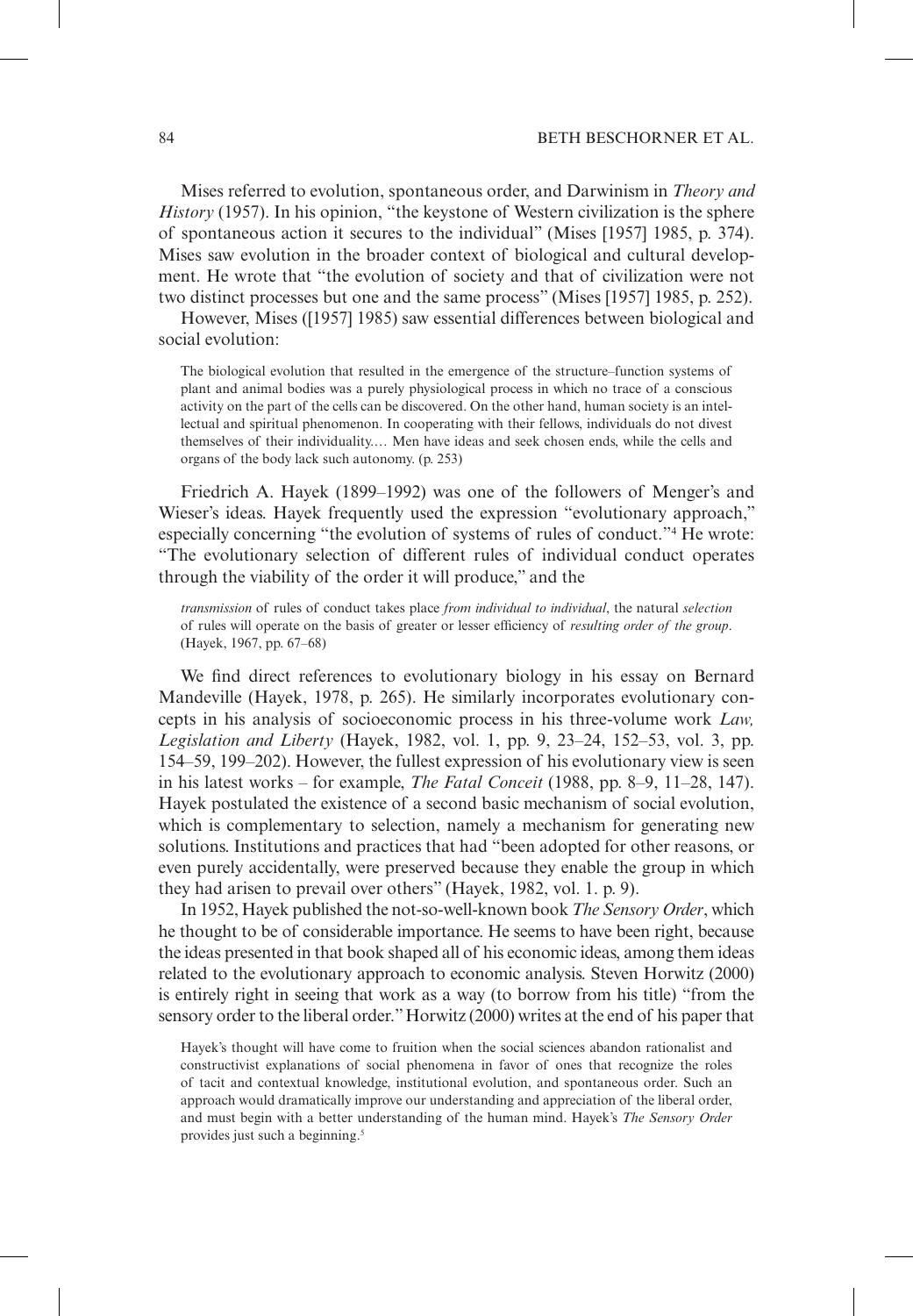#### **Final Remarks**

Modern evolutionary economics can be characterized as an approach focused on analyzing economic development from short- and long-term perspectives, on searching for causes and mechanisms of industries' emergence and persistence, on researching the motivations of economic agents, and on understanding their actions.

This short review of evolutionary approaches taken by three schools, namely the Austrians, neo-Schumpeterians, and institutionalists, suggests that from the methodological point of view the Austrian school is the most advanced school. Less methodologically advanced, although much more prolific (e.g., regarding the number of publications), is the neo-Schumpeterian school. The institutionalists' methodology of economic analysis seems rather feeble.

All three schools focus their analysis on dynamics of economic phenomena and keep in mind that far-from-equilibrium analysis is much more important than static, equilibrium analysis. The Austrians and neo-Schumpeterians are more consistent and rigorous in that matter than the institutionalists. All three schools treat with almost equal importance some other features of evolutionary approach mentioned at the beginning of the paper, namely the population perspective, diversity of economic agents and their behavior, search for innovation, hereditary information of economic agents, and selection process. However, the Austrian school seems to be much more advanced in the realistic perception of time and treating spontaneity of development as a prerequisite for the proper understanding of the economic process. Institutionalists, and to some extent neo-Schumpeterians, still treat elements of central planning, government intervention, and constructivism as essential for economic development.

Despite the solid methodological foundations for evolutionary analysis provided by Menger, Wieser, Hayek, and Mises, the general perception is that the achievements of the Austrian economists are smaller than those of the neo-Schumpeterians and institutionalists. What are the reasons for that? I do not know, but it seems that it ought to be treated as a challenge for the next generation of Austrian economists.

Evolutionary economics is far from having reached a mature formulation. However, given the development of evolutionary economics in recent decades, we may conclude that the description of the economic process and behavior of economic agents at the micro level provided by researchers working within the evolutionary paradigm is far more complete and closer to reality than the description provided by orthodox economists.

Further development of evolutionary economics requires efficient and very specific tools of informal and formal analysis. As Kenneth Boulding (1991) writes:

One of the great opportunities … for the next few decades is the development of a mathematics which is suitable to social systems, which the sort of 18th-century mathematics which we mostly use is not. The world is topological rather than numerical. We need non-Cartesian algebra as we need non-Euclidean geometry, where minus minus is not always plus, and where the bottom line is often an illusion. So there is a great deal to be done. Let's get after it!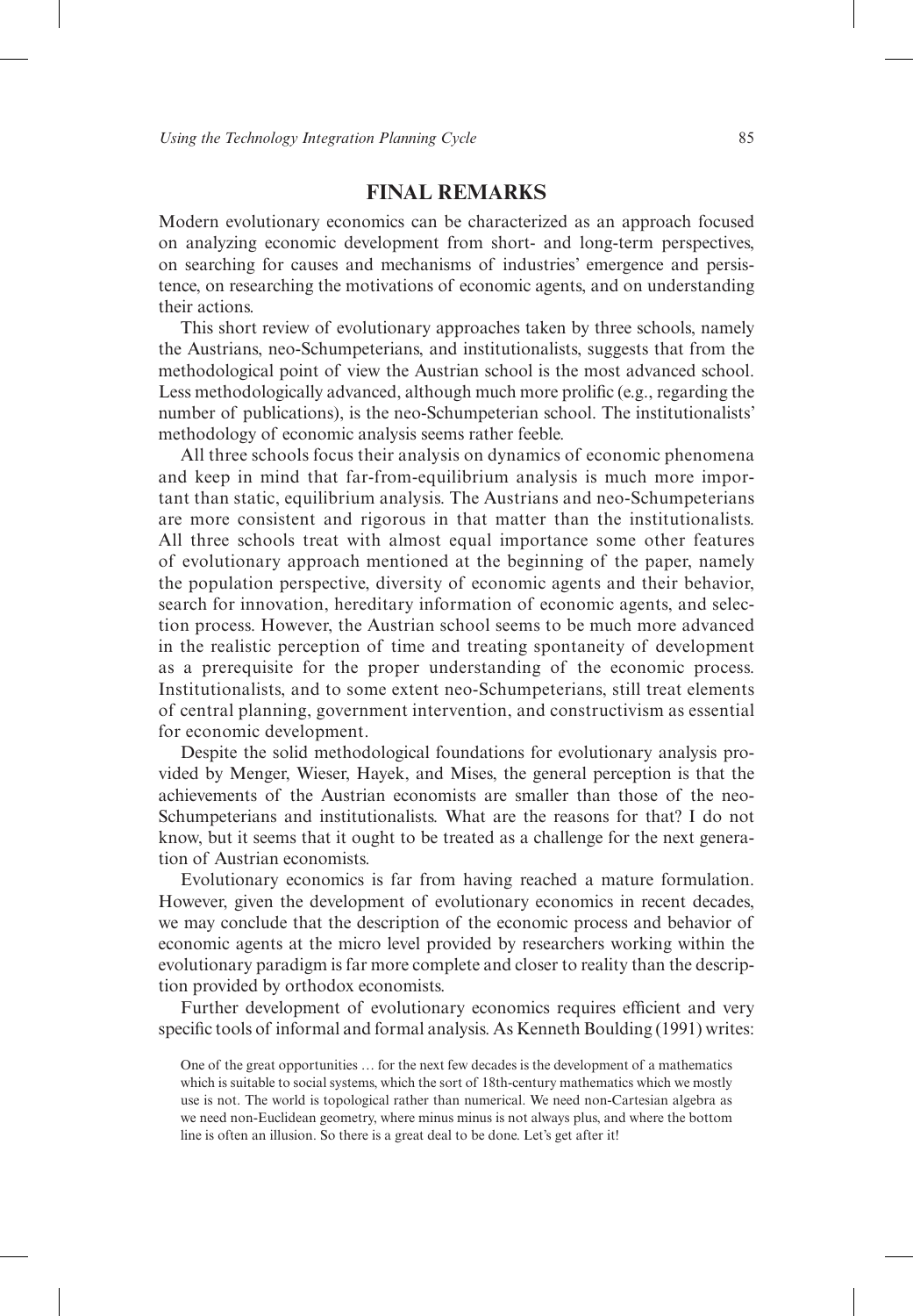The simulation approach, mostly used in nonlinear, evolutionary models in economic analysis, seems to be very useful but does not completely fulfill the requirements to be considered the right and entirely appropriate tool of formal analysis.

One of the important criteria used by researchers to apply one or another approach is the potential for further development. It seems the neoclassical paradigm has approached the limits of its development, but the evolutionary paradigm, although it is as old as the neoclassical one and has been developing much slower in the last 150 years, still has ample possibilities for further development.

#### **Notes**

1. For discussion of the relationship between Polanyi's and Hayek's ideas on spontaneous order, see, for example, Bladel (2005), Jacobs (1997, 1999), and Leszek (2014).

2. A few decades earlier, Schumpeter ([1912] 1934) expressed it as follows: "By 'development' … we shall understand only changes in economic life as are not forced upon it from without but arise by its own initiative, from within" (p. 63). And:

Development in our sense is a distinct phenomenon, entirely foreign to what may be observed in the circular flow or in the tendency toward equilibrium. It is spontaneous and discontinuous change in the channels of flow, disturbance of equilibrium, which forever alters and displaces the equilibrium state previously existing. (p. 64)

3. Stanley Jevons, 1871, *The Theory of Political Economy*; Leon Walras, 1874, *Élements d'économie politique pure*.

4. Hayek (1960, pp. 57–61); see also a number of essays written in 1960 – for example, Hayek (1967, pp. 31–34, 66–81, 103–4, 111, 119).

5. Discussing evolutionary ideas of the Austrian school, I started from Carl Menger and continued to his followers: Wieser, Hayek, and Mises. I have not mentioned other famous Austrian economists, such as Eugen von Böhm-Bawerk, Ludwig Lachmann, Murray Rothbard, or Israel Kirzner. Not all members of the Austrian school have referred directly to the evolutionary approach or evolutionary metaphors. In their research, these other economists were focused on different aspects of economic analysis, although we can identify some specific elements of the evolutionary approach. This situation is not peculiar to the Austrians but can be identified within the other discussed evolutionary schools, the institutionalists, and neo-Schumpeterians.

#### **References**

Alchian, A.A. (1950). Uncertainty, evolution, and economic theory. *Journal of Political Economy*, *58*, 211–21.

Babbage, C. ([1832] 1846). *On the economy of machinery and manufactures* (4th ed.). London: John Murray.

Baumol, W. J. (1959). *Business behavior, value and growth*. New York: Macmillan.

Bladel, J. P. (2005). Against Polanyi-centrism: Hayek and there-emergence of "Spontaneous Order." *The Quarterly Journal of Austrian Economics*, *8* (4, Winter 2005), 15–30.

Boulding, K. E. (1991). What is evolutionary economics? *Journal of Evolutionary Economics*, *1*(1), 9–17.

Chamberlain, E. (1962). *The theory of monopolistic competition*. Cambridge, Mass., A: Harward University Press (the first edition in 1933).

Coase, R. (1937). The nature of the firm. *Economica*, *4*, 386–405.

Cyert, R., & March, J. (1963). *A behavioral theory of the firm*. Englewood Cliffs, N: PrenticeHall.

Darwin, C. (1904). *The descent of man* (2nd ed.). New York, NY: Hill.

Dawkins, R. (1976). *The selfish gene* (1 st ed.). Oxford: Oxford University Press.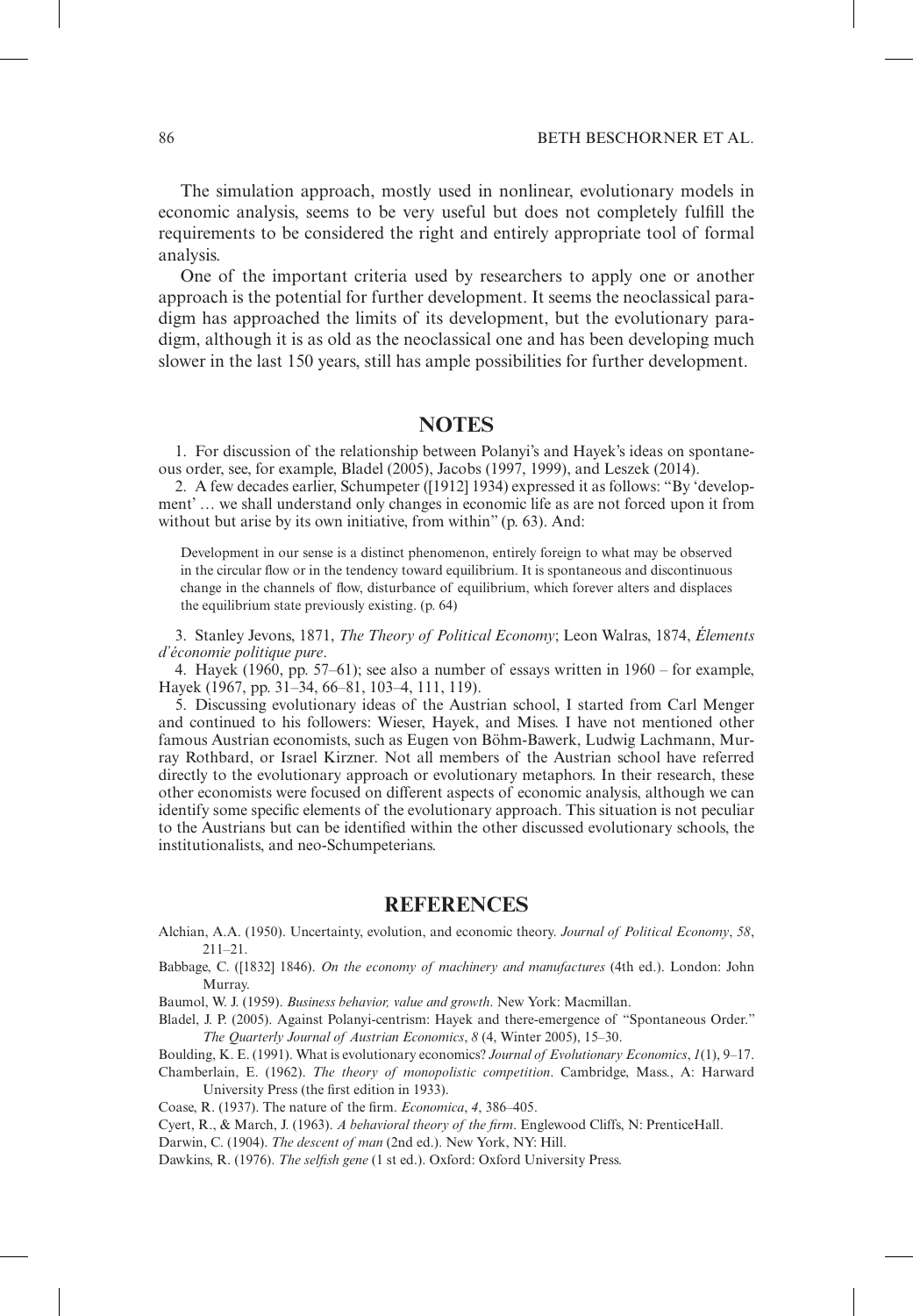- Dosi, G. (1983). Technological paradigms and technological trajectories. The determinants and directions of technical change and the transformation of the economy. In Freeman Ch. (Ed.), *Long waves in the world economy*. London, Butterworths.
- Freeman, C. (1990). Schumpeter's business cycle revised. In A. Heertje, & M. Perlman (Eds.), *Evolving technology and market structure: Studies in Schumpeterian Economics*. Ann Arbor, MI: Michigan University Press.
- Gowdy, J. M. (1985). Evolutionary theory and economic theory: Some methodological issues. *Review of Social Economy*, *43*, 316–24.
- Haag, G., Weidlich, W., & Mensch G. (1987). The Schumpeterian clock. In D. Batten, J. Casti, & B, Johansson (Eds.), *Economic evolution and structural adjustment* (pp. 187–226). Berlin: Springer. Hayek, F. A. (1937). Economics and knowledge. *Economica*, *4*, 33–54.
- Hayek, F. A. (1945, September). The use of knowledge in society. *American Economic Review*.
- Hayek, F. A. (1948). *Individualism and economic order*. Chicago, IL: University of Chicago Press.
- Hayek, F. A. (1952). *The sensory order*. Chicago, IL: The University of Chicago Press.
- Hayek, F. A. (1960). *The constitution of liberty*. London: Routledge.
- Hayek F. A. (1967). Notes on the evolution of systems of rules of conduct. In F. A. Hayek, (Ed.) *Studies in philosophy and economics* (pp. 66–81). London: Routledge and Kegan Paul.
- Hayek, F. A. (1971). Nature vs. nature once again. *Encounter*, *36*, 81–3.
- Hayek, F. A. (1978a). *New studies in philosophy, politics, economics and the history of ideas*. London: Routledge and Kegan Paul.
- Hayek, F. A. (1978b). Competition as a discovery procedure. In F.A. Hayek, *New studies in philosophy, politics, economics and the history of ideas*. London: Routledge & Kegan Paul, 179–90.
- Hayek F. A. (1982). *Law, legislation and liberty*. 3-volume combined edition. London: Routledge and Kegan.
- Hayek, F. A. (1988).*The fatal conceit. The errors of socialism*. Chicago: The University of Chicago Press.
- Hayek, F. A. (1991). *The trend of economic thinking: Essays on political economists and economic history*. London: Routledge.
- Horwitz, S. (2000). From the sensory order to the liberal order: Hayek's non-rationalist liberalism. *Review of Austrian Economics*, *13*, 23–40.
- Hume, D. (1739). *A treatise of human nature* (in Hume (1886), Vols. I & II).
- Hume, D. (1779). Dialogues concerning natural religion. In T. H. Green & T. H. Grose (Eds.), *David Hume, Philosophical works* (1st ed. Vol. III), p. 1757. London: Longmans, Green.
- Hume, D. (1886). In T. H. Green & T. H. Grose (Eds.), *Philosophical works*. London: Longmans, Green.
- Hodgson, G. (1993). *Economics and evolution: Bringing life back into economics*. Cambridge: Polity Press and University of Michigan Press.
- Hodgson, G. M., Warren, J. Samules, & M. R. Tool (Eds.). (1994). *The Elgar companion to institutional and evolutionary economics*. Edward Elgar.
- Hodgson, G. M. (Ed.) (1995). *Economics and biology*. Edward Elgar.
- Hodgson, G. M. (1998, March). The approach of institutional economics. *Journal of Economic Literature*, *36*(1), pp. 166–192.
- Iwai, K. (1984a). Schumpeterian dynamics: an evolutionary model of innovation and imitation. *Journal of Economic Behavior and Organization*, *5* (159–90).
- Iwai, K. (1984b). Schumpeterian dynamics, Part II: Technological progress, firm growth and "economic selection." *Journal of Economic Behavior and Organization*, *5*, 321–351.
- Jacobs, S. (1997). Michael Polanyi and spontaneous order, 1941–1951. *Tradition and Discovery: The Polanyi Society Periodical*, *24*(2), 14–27.
- Jacobs, S. (1999). Michael Polanyi's theory of spontaneous orders. *Review of Austrian Economics*, *11* (1999), 111–127.
- Kaldor, N. (1985). *Economics without equilibrium*. Cardiff: University College Cardiff Press.
- Kwasnicka, H., & Kwasnicki, W. (1992). Market, innovation, competition. An evolutionary model of industrial dynamics. *Journal of Economic Behavior and Organization*, *19*, 343–368.
- Kwasnicki, W. (1994/1996). *Knowledge, innovation, and economy. An evolutionary exploration*. Wrocław: Oficyna Wydawnicza Politechniki Wrocławskiej; the second edition in 1996 by Edward Elgar Publishing Limited; Cheltenham, UK; Brookfield, US.
- Leoni, B. (1961). *Freedom and the law*. Princeton, NJ: D. Van Nostrand Company, Inc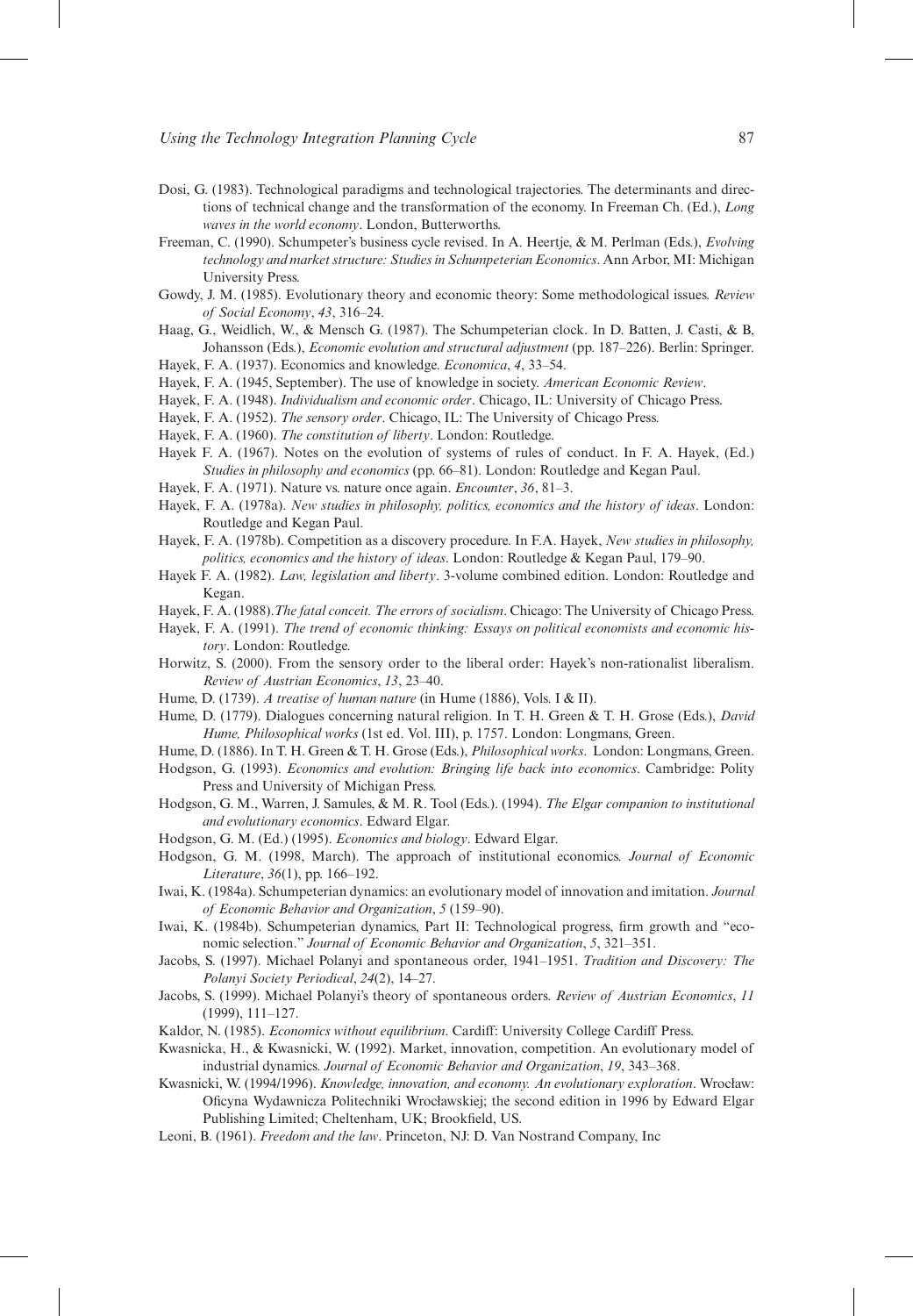- Leszek, P. (2014). Michael Polanyi a rozwój idei porządku spontanicznego w XX wieku: w cieniu Hayeka, *Ekonomia – Wroclaw Economic Review*, *20/1*, 27–38.
- Marshall, A. (1925). Mechanical and biological analogies in economics. In A. C. Pigou (Ed.). *Memories of Alfred Marshall* (p. 314). London: Macmillan.
- Marshall, A. ([1890]2013). *Principles of economics* (8th Ed.). London: Macmillan.
- McDougall, W. (1908). *Introduction to social psychology*. London: Methuen.
- Menger, C. (1871/2004). *Principles of economics*. Ludwig von Mises Institute.
- Menger, C. (1883/1985). *Investigations into the method of the social sciences with special reference to economics*. New York, NY: New York University Press.
- Menger, C. (1883/1985). *Investigations into the method of the social sciences with special reference to economics (Untersuchungen über die Methode der Socialwissenschaften und der politischen Oekonomie insbesondere)*. New York, NY: New York University Press.
- Menger, C. (1892, June). On the origin of money. *Economic Journal*, *2*(2), 239–255.
- Mises, L. von. ([1949] 1966). *Human action: A treatise on economics* (3rd rev. ed.). Chicago, IL: Henry Regnery (the first edition in 1949, New Haven: Yale University Press).
- Mises, L. von. ([1957] 1985). *Theory and history, an interpretation of social and economic evolution*. New Haven, CT: Yale University Press (1985, The Ludwig von Mises Institute, Auburn, Alabama).
- Nelson, R. R. (1968). A "diffusion" model of international productivity differences in manufacturing industry. *American Economic Review*, *58*, 1219–1248.
- Nelson, R. R. (1987). *Understanding technical change as an evolutionary process*. Amsterdam, North-Holland.
- Nelson, R. R., & Winter, S. G. (1973). Toward an evolutionary theory of economic capabilities. *American Economic Review*, *63*, 440–449.
- Nelson, R. R., & Winter, S. G. (1977). In Search of useful theory of innovation. *Research Policy*, *6*(1).
- Nelson, R., & Winter S. (1978). Forces generating and limiting concentration under Schumpeterian competition, *Bell Journal of Economics*, 9, (2).
- Nelson, R. R., & Winter, S. G. (1980, April). Firm and industry response to changed market conditions: An evolutionary approach. *Economic Inquiry*, *XVIII* (2), 179–202.
- Nelson, R. R., & Winter, S. G. (1982). *An evolutionary theory of economic change*. Cambridge, MA: Harvard University Press.
- Penrose, E. T. (1952). Biological analogies in the theory of the firm. *American Economic Review*, *42*(5), 804–819.
- Penrose, E.T. (1959). *The theory of growth of the firm*. New York, NY: Wiley.
- Polanyi, M. (1948). Planning and spontaneous order. *The Manchester School of Economic and Social Studies, 16*, 237–268 (reprinted in Polanyi, 1951).
- Polanyi, M. (1951). *The logic of liberty*. London: Routledge and Kegan Paul.
- Polanyi, M. (1958). *Personal knowledge: Towards a post-critical philosophy*. Chicago, IL: The University of Chicago Press.
- Polanyi, M. (1966). *The tacit dimension*. Chicago, IL: The University of Chicago Press.
- Powell, J. (1995). Herbert Spencer: Liberty and unlimited human progress. *The Freeman*, April, 252–253.
- Robinson, J. (1933). *The economics of imperfect competition*. Macmillan: London.
- Samuels, W. J. (Ed.) (1979). *The economy as a system of power* (2 Vols). New Brunswick, NJ: Transaction.
- Schumpeter, J. A. (1912). *Theorie der Wirtschaftlichen Entwicklung*, Leipzig: Duncker und Humbolt, English edition in 1934, *The Theory of Economic Development. An Inquiry into Profits, Capital, Credit, Interest, and the Business Cycle*, Cambridge, MA: Harvard University Press (trans. R. Opie).
- Schumpeter, J. A. (1928, September). The instability of capitalism. *Economic Journal*, *XXXVIII*(151), 361–386.
- Schumpeter, J. A. (1934/1912). *The theory of economic development: An inquiry into profits, capital, credit, interest, and the business cycle*. Cambridge, MA: Harvard University (original: 1912 (1911), *Theorie der wirtschaftlichen Entwicklung*, Leipzig, Duncker & Humbolt).
- Schumpeter, J. A. (1935). The analysis of economic change. *Review of Economics and Statistics*, *17*,  $2 - 10$
- Schumpeter, J. A. (1939). *Business cycles: A theoretical, historical, and statistical analysis* (2 Volus). New York, NY: McGraw-Hill Company.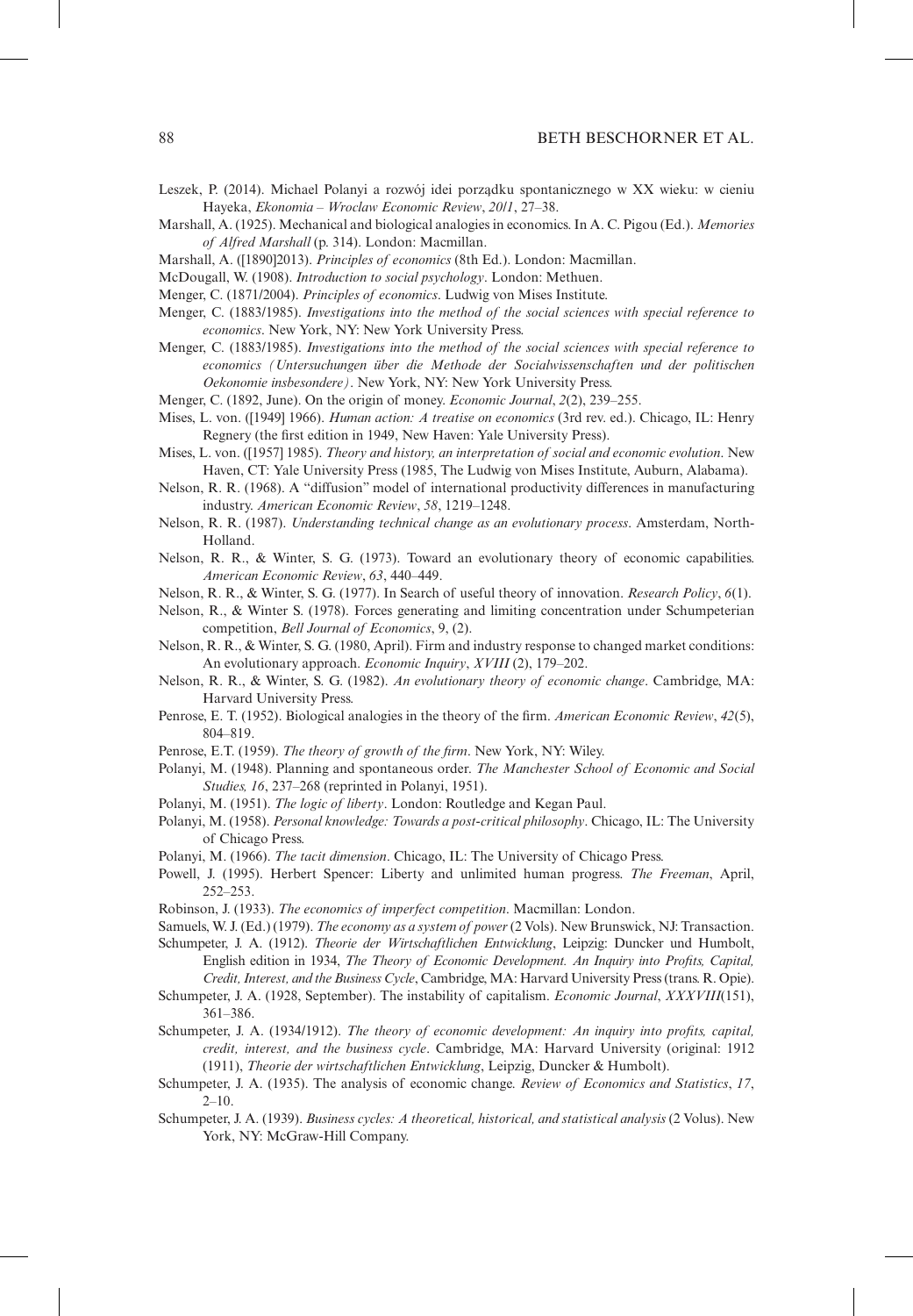- Schumpeter, J. A. (1942). *Capitalism, socialism, and democracy*. New York, NY: Harper & (1950, Oxford University Press, Oxford, reprinted Harper Colophon, 1975).
- Schumpeter, J. A. (1947). The creative response in economic history. *Journal of Economic History*, VII (2), November, 149–59.
- Schumpeter, J. A. (1954). *History of economic analysis*. Oxford University Press: New York.
- Silverberg, G. (1987). Technical progress, capital accumulation and effective demand: A self-organizational model. In D. Batten (ed.) *Economic evolution and structural change*. Berlin-Heidelberg-New York: Springer-Verlag.
- Simon, H. A. (1955). A behavioral model of rational choice. *Quarterly Journal of Economics*, *69*, 99– 118. (reprinted in Simon (1957).
- Simon, H. A. (1957). *Models of men*. New York: Wiley.
- Simon, H. A. (1959a). Rational decision-making in business organization. *American Political Science Reviews*, September.
- Simon, H. A. (1959b). Theories of decision-making in economics. *American Economic Review*, *49*, 253–283.
- Simon, H. A. (1979). Rational decision making in business organizations. *American Economic Review*, *69*, 493–513.
- Simon, H. A. (1965). *Administrative Behavior*, 2nd ed. Free Press: New York.
- Simon, H. A. (1984), The behavioral and rational foundations of economic dynamics. *Journal of Economic Behavior and Organization*, 5, 35–55.
- Simon, H. A. (1986). On behavioral and rational foundations of economic dynamics. In R. H. Day, & G. Eliasson (eds.), *The dynamics of market economics*. Elsevier Science Publishers.
- Simon, H. A. (1988). Human nature in politics: The dialogue of psychology with political science. In *Between rationality and cognition: Policy-making under conditions of uncertainty, complexity and turbulence*, M. Campanella (ed.), Torino: Albert Meynier (1134 (first published in *American Political Science Reviews*).
- Smith, A. ([1759] 1984). *Theory of moral sentiments*. Indianapolis: Liberty Fund.
- Smith, A. ([1776] 1977). *An inquiry into the nature and causes of the wealth of nations*. University Of Chicago Press.
- Spencer, H. (1851). *Social statics*. London: Chapman.
- Spencer, H. (1855). *The principles of psychology*. London: Williams and Norgate.
- Spencer, H. ([1852, 1854] 1892). *Essays scientific, political and speculative*. New York, NY: Appleton.
- Spencer, H. ([1962] 2009). *First principles*. Cambridge University Press.
- Tool, M. R. (1979). *The discretionary economy: A normative theory of political economy*. Santa Monica, CA: Goodyear.
- Veblen, T. (1898). Why is economics not an evolutionary science? *Quarterly Journal of Economics*, *12*, 374–397.
- Veblen, T. (1899). *The theory of the leisure class: An economic study of institutions*. New York: Macmillan.
- Veblen, T. (1919). *The place of science in modern civilization and other essays*. New York: Heubsch. Reprinted in 1990 with a new introduction by W.J. Samuels, New Brunswick: Transaction.
- Veblen, T. (Mitchell, W. C. (Ed.)) (1934). *Essays on our changing order*. New York , NY: Augustus Kelley.
- Verspagen, B. (1993). *Uneven growth between interdependent economies. An evolutionary view on technology gaps, trade and growth*. Averbury.
- Wallace, A. R. (1898). *The wonderful century. Its successes and failures*. New York, NY.
- Wieser, F. von ([1889] 1893). *Natural value*. (*Der natürliche Werth*, 1889). Edited with a preface and analysis by William Smart, Glasgow.
- Wieser, F. von ([1914] 1927). *Social economics*. (Trans. A. Ford Hinrichs with a preface by W. E. Mitchell). New York, NY: Adelphi Company.
- Wieser, F. von ([1926] 1983). *The law of power* (*Das Gesetz der Macht*, 1926). (Trans. W. E. Kuhn, edited with an introduction by Warren J. Samuels).
- Williamson, O. E. (1975). *Markets and hierarchies: Analysis and anti-trust implications: A study in the economics of internal organization*. New York, NY: Free Press.
- Winter, S. G. (1964). Economics "natural selection" and the theory of the firm. *Yale Economic Essays*, *4*, 225–272.